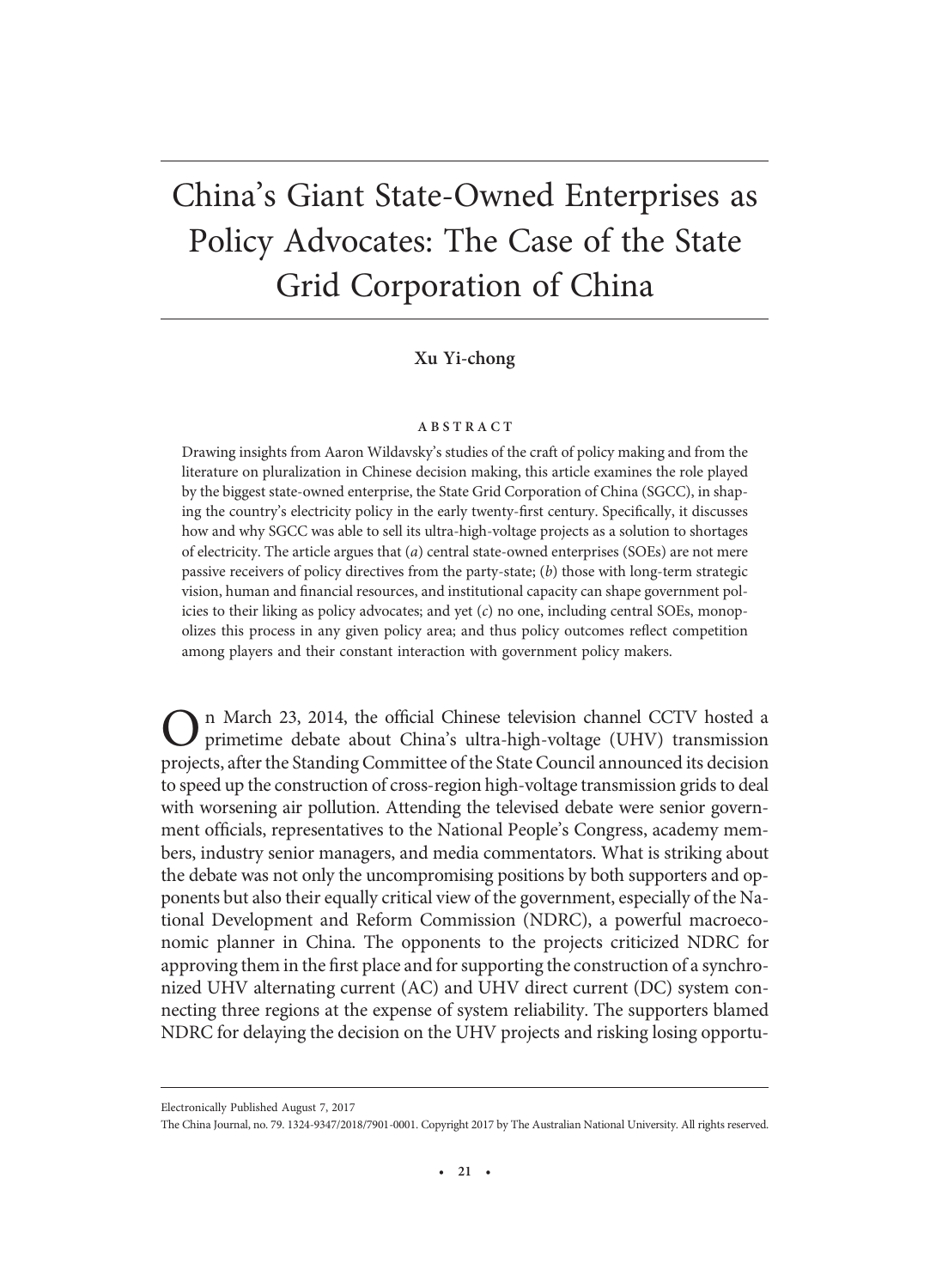nities for China to take the lead internationally in the transition to low-carbon electricity production and consumption.<sup>1</sup>

This was an extraordinary event because (i) a highly technical issue became a policy matter subject to public debate, and (ii) the debate took place after the central government had made a decision. It raises questions about recent studies on the role of the large state-owned enterprises (SOEs), especially those occupying strategic sectors, in shaping public policies in an increasingly pluralized decision making process.<sup>2</sup> For more than two decades, scholars have consistently put forth arguments that policy making in China has become more pluralized as barriers were lowered to include officially sanctioned groups such as government research institutes and think tanks,<sup>3</sup> important well-connected individuals, and public and private organizations, including NGOs.<sup>4</sup> The pluralization of decision making is explained as a consequence of "fragmented authoritarianism," as Andrew Mertha phrased it, that opens up "spaces" for other players to participate in policy debates "without being snuffed out by the coercive apparatus of the state."<sup>5</sup> SOEs, especially those under the administration of the central government (hereafter "central SOEs"), by and large are absent in this growing body of literature. Instead, it is often argued that the interests of the central SOEs are automatically represented and promoted by the government either because of their "tightest connections to the Chinese party-state in its various institutional manifestations,"<sup>6</sup> or because "the Communist Party picks the leaders of the top SOEs and coordinates key decisions through encrypted red-phone lines to Party headquarters."<sup>7</sup>

<sup>1.</sup> 激辩特高压 [Debate on ultra-high-voltage transmission projects], in 《对话》[Dialogue], CCTV, Channel 2, March 23, 2014, http://www.cntv.cn.

<sup>2.</sup> Xuefeng Zhu, "Strategy of Chinese Policy Entrepreneurs in the Third Sector," Policy Sciences, 41, no. 4 (2008): 315–34; Andrew Mertha, " 'Fragmented Authoritarianism 2.0': Political Pluralization in the Chinese Policy Process," China Quarterly, no. 200 (2009): 1012; Daniel R. Hammond, "Policy Entrepreneurs in China's Response to Urban Poverty," Policy Studies Journal 41, no. 1 (2013): 119–46.

<sup>3.</sup> Carol Lee Hamrin and Suisheng Zhao, eds., Decision-Making in Deng's China (Armonk, NY: Sharpe, 1995); Jonathan Unger, ed., The Nature of Chinese Politics (Armonk, NY: Sharpe, 2002); Barry Naughton, "China's Economic Think Tanks," China Quarterly, no. 171 (2002): 625–35; Murray Scot Tanner, "Changing Windows on a Changing China," China Quarterly, no. 171 (2002): 559–74; David Shambaugh, "China's International Relations Think Tanks," China Quarterly, no. 171 (2002): 575–96; Xufeng Zhu and Lan Xue, "Think Tanks in Transitional China," Public Administration and Development 27 (2007): 452–64.

<sup>4.</sup> Scott Kennedy, The Business of Lobbying in China (Cambridge, MA: Harvard University Press, 2005); Mertha, "Fragmented Authoritarianism 2.0"; Haitao Zheng, Martin de Jong, and Joop Koppenjan, "Applying Policy Network Theory to Policy-Making in China," Public Administration 88, no. 2 (2010): 398–417; Kjeld Erik Brødsgaard, "Politics and Business Group Formation in China," China Quarterly, no. 211 (2012): 624–48.

<sup>5.</sup> Mertha, "Fragmented Authoritarianism 2.0," 997.

<sup>6.</sup> Li-Wen Lin and Curtis J. Milhaupt, "We Are the (National) Champions," Stanford Law Review 65, no. 4 (2013): 607–759, 703.

<sup>7.</sup> C. Fred Bergsten, Gary Clyde Hufbauer, and Sean Miner, Bridging the Pacific (Washington, DC: Peterson Institute for International Economics, 2014), 304. See also James McGregor, The Party (New York: HarperCollins, 2010), and No Ancient Wisdom, No Followers (Westport, CT: Prospecta, 2012).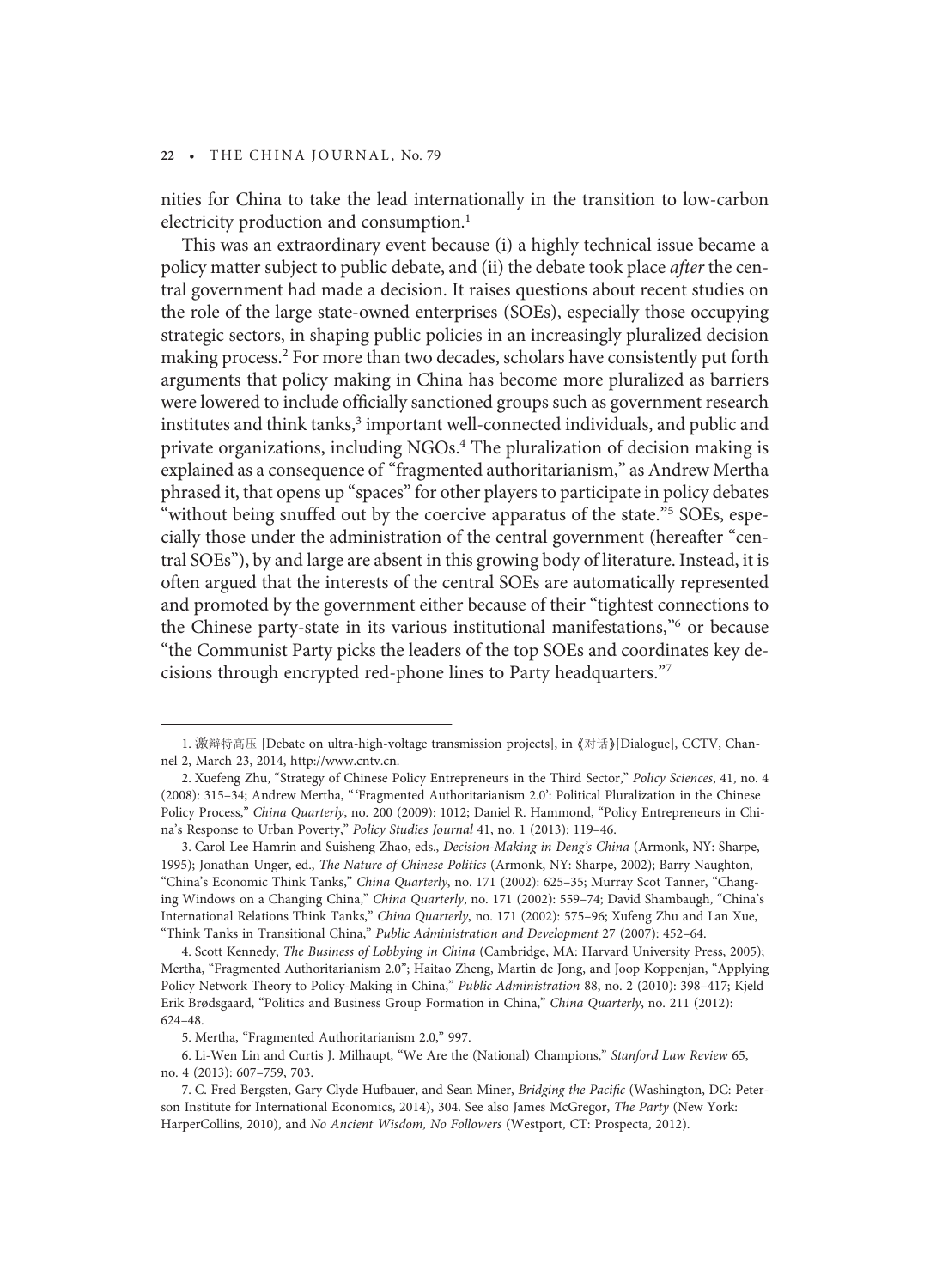This article examines the role played by the State Grid Corporation of China (SGCC) in competition with other players in shaping China's electricity policy in the early twenty-first century. Specifically, it discusses how and why SGCC was able to sell its preferred UHV projects initially as a policy solution to shortages of electricity, and later as a solution to a different bundle of challenges such as worsening air pollution, upgrading the country's manufacturing industries, and structurally transforming the economy. This article argues that (a) central SOEs are not mere passive policy receivers from the party-state, taking and obeying "orders" from the top of the political hierarchy; (b) those with strategic long-term vision, human and financial resources, and institutional capacity can shape government policies in the pluralized policy making process; and  $(c)$  no one, including central SOEs, monopolizes this process in a given policy area, and thus policy outcomes often reflect continuing competition among players and their interaction with government policy makers.

In making its arguments, the article revises a long-held proposition that SOEs are under "*direct central state control*," in Barry Naughton's words,<sup>8</sup> and that any failure "to manipulate, control, direct or otherwise use" these SOEs has to be laid at the feet of the central government, as William Norris claims.<sup>9</sup> The article proposes instead that central SOEs can be active actors shaping these directives. They do not have an automatic right to participate in the policy-making process, nor are their interests represented automatically by government agencies, whose interests are always in conflict among themselves anyway. To get what they want, the key SOEs, as do other players, have to be proactive, proposing new ideas and initiatives, participating in policy debates, and selling their preferred policy proposals to their industry counterparts and policy makers. This is in part because the central SOEs are by and large accountable for their own performance and must operate as corporations first and foremost. To influence and shape policy making is part of the game. Consequently, economic policy making in China is no longer the result of competition among functional bureaucracies and territorial administrations, as the initial model of fragmented authoritarianism suggests. Instead, central SOEs must be treated as independent players in a pluralized decision-making process.

The following section discusses this pluralization of players. This has been a gradual process with policy making initially open to officially sanctioned groups, primarily government think tanks, and then to other players, powerful individuals, public intellectuals, media, and NGOs. This is in part the consequence of a multitude of consultative mechanisms adopted by the central policy makers to break up the bureaucratic stalemate and/or to acquire legitimacy and support

<sup>8.</sup> Barry Naughton and Kellee S. Tsai, eds., State Capitalism, Institutional Adaptation, and the Chinese Miracle (New York: Cambridge University Press, 2015), 18.

<sup>9.</sup> William J. Norris, Chinese Statecraft (Ithaca, NY: Cornell University Press, 2016), 23.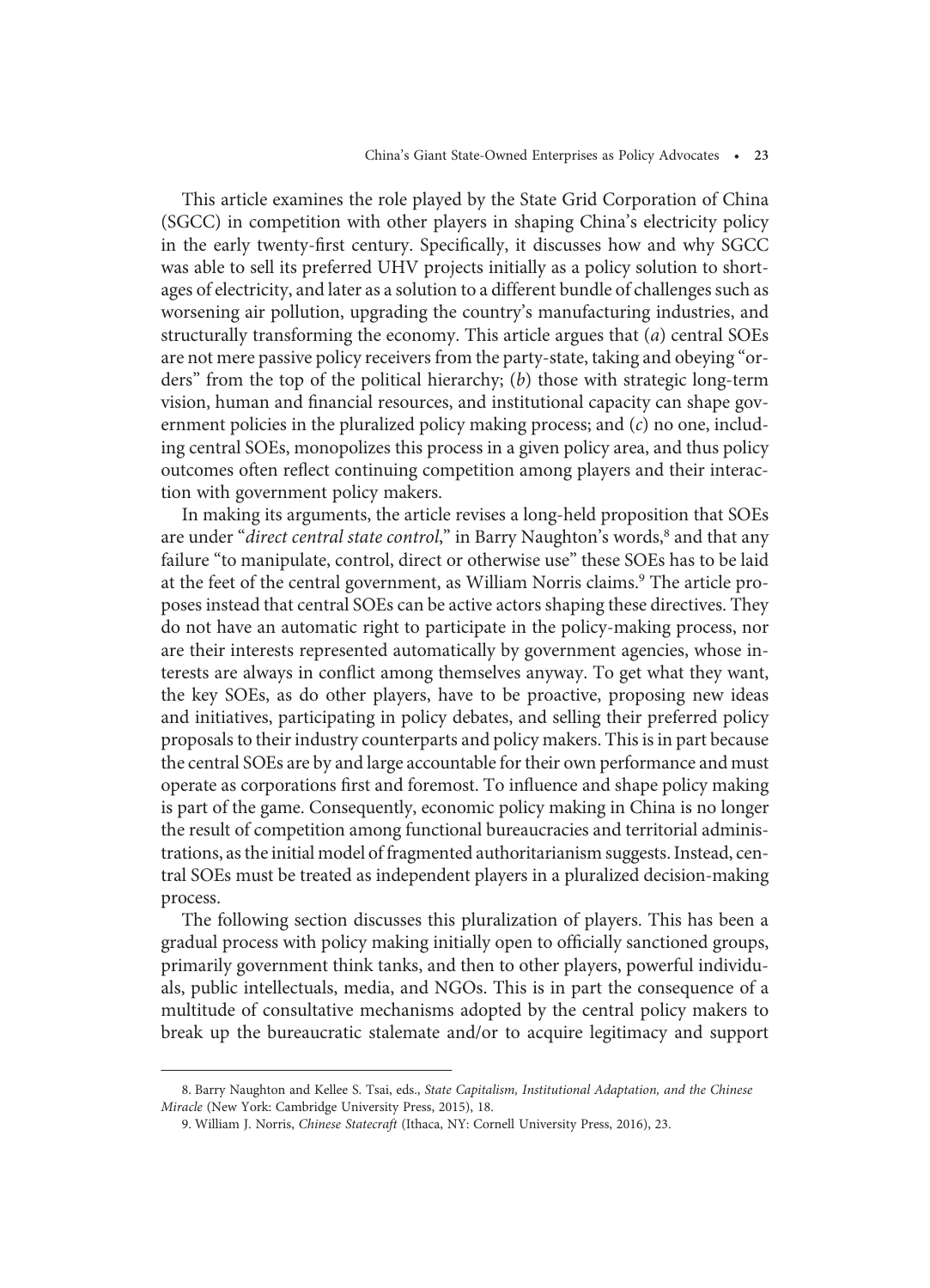for government policies.<sup>10</sup> This is also the result of active participation of the media and NGOs in influencing and shaping policy directions.<sup>11</sup> Central SOEs are missing in this growing body of literature as they are often treated as mere instruments of state policy. In practice, however, some of these central SOEs are the initiators of some of the policies; they behave in a similar way as active policy entrepreneurs, discussed by John Kingdon in other political systems, willing to invest their resources—time, energy, reputation, and sometimes money—to shape policies to their liking.<sup>12</sup> It is thus important to examine why (motives) and how (strategies) they compete in shaping policy outcomes in a crowded decision making process.

The third section answers the why and how questions by examining SGCC's pursuit of UHV projects. It specifically asks (a) why SGCC suggested high-cost, high-risk UHV technologies as solutions to power shortages at the time;  $(b)$  how UHV projects became a public policy issue;  $(c)$  how they emerged on the government's radar in a crowded competition; and (d) how SGCC convinced policy makers in government to support and approve UHV projects. This article argues that SGCC, with knowledge, resources, and tenacity, was able to exploit windows of opportunity and to influence agenda setting and policy making.

The final section of the article provides a brief discussion of how SGCC defined, adapted, reframed and repackaged the UHV projects and kept them part of the government's policy priorities in response to the broader changing political and economic environment. It emphasizes that as a government faces multiple challenges every day, there are often no ready solutions to many of them. As a book about European governments notes, "policy-making is a form of collective puzzlement."<sup>13</sup> China is no exception. As will be shown, policy makers there are presented with and respond to various alternatives that are fought over among a number of concerned players, including central SOEs. Both the government and the concerned players periodically adjust their objectives and adapt their preferred policy proposals to the broader political and economic challenges the country faces. The important position of central SOEs in the economy and the resources they possess help them succeed in steering policies in their preferred directions, but in this negotiation their long-term strategic visions, specific ideas to translate visions into actions, willingness to pursue them, and capacity to draw

<sup>10.</sup> See the discussion in Yoel Kornreich, Ilan Vertinsky, and Pitman B. Potter, "Consultation and Deliberation in China," China Journal, no. 68 (2012): 176–203.

<sup>11.</sup> See, e.g., Susan L. Shirk, ed., Changing Media, Changing China (New York: Oxford University Press, 2011).

<sup>12.</sup> John W. Kingdon, Agendas, Alternatives and Public Policies, 2nd ed. (New York: HarperCollins, 1995), 122–23.

<sup>13.</sup> Hugh Heclo, Modern Social Politics in Britain and Sweden (New Haven, CT: Yale University Press, 1974), 305.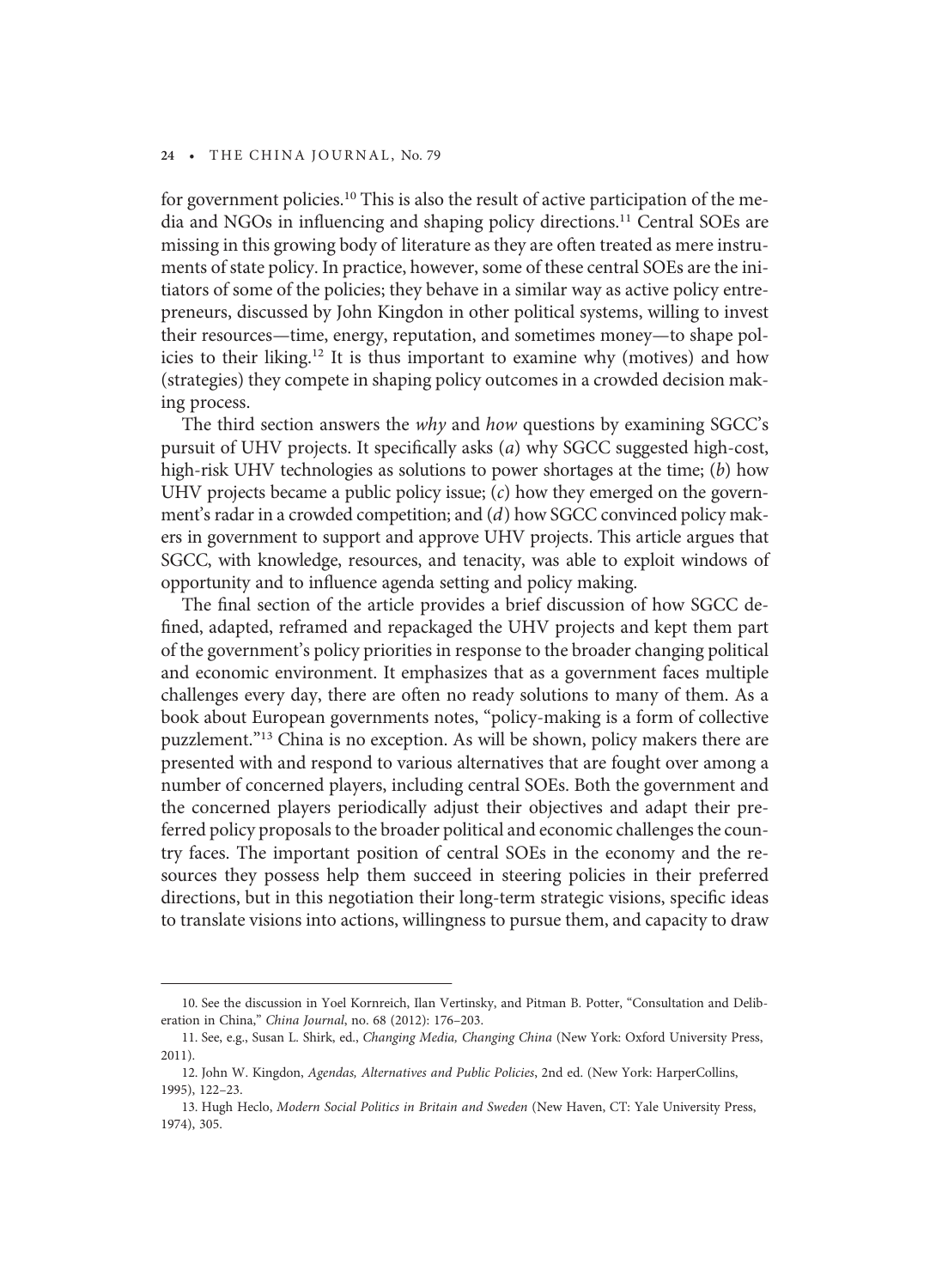upon resources of information, analysis, and expertise matter more than the central SOEs' formal status.

This is a study of a single SOE on a single issue, designed to identify the incentives, capacities, and strategies SGCC adopted as a policy advocate. It is built on my accumulated knowledge of the electricity industry and electricity reforms in China and in other countries, developed over the past 15 years. The article relies on extensive research on electricity transmission and distribution using both Chinese and English documentation, interviews with key players in the industry (SGCC and other power generation companies) and government agencies (e.g., NDRC and the state-owned Asset Supervision and Administration Commission), and exchanges with scholars at universities (e.g., at Tsinghua University and North China Electric Power University) and the Academy of Sciences, Academy of Engineering, and Academy of Social Sciences. I believe the article can serve as a base for a more comprehensive appreciation of the relationship between key central SOEs and the party-state in decision making.

# PLURALIZATION OF PLAYERS IN DECISION MAKING

Often we think of policies as solutions to problems that governments have to deal with. Yet any given issue can be defined as a policy problem; as Aaron Wildavsky put it, "policy problems are man-made in that we choose among infinite possibilities to attack one sort of difficulty rather than another." Defining problems therefore is "an art" and it involves "great political stakes."<sup>14</sup> Issues (tobacco, lotteries, or housing) often are identified and pushed forward as policy problems when those who want to rectify or mitigate them have preferred solutions. Power shortages, for example, can be interpreted as a problem of energy inefficiency, inadequate coal supplies, lack of generation capacity, or insufficient transmission and distribution infrastructure. Politicians, government officials, societal groups, or active individuals may define the problems differently and push their preferred remedies onto the government agenda. Since these actors occupy different positions and operate in different contexts, they have different motivations in promoting their favored proposals or advocating an idea. To succeed in getting their preferred policy solution on the agenda, they must be willing to invest their resources in the hope of garnering some future gains, and their determination and tenacity are often the key to their success.

This concept of policy entrepreneurs or policy advocates was developed by scholars to explain policy making in developed countries and has been adopted by some China scholars. Andrew Mertha, for instance, uses the concept to explain the role played by some environmental NGOs in stopping the Nu River hydro

<sup>14.</sup> Aaron Wildavsky, Speaking Truth to Power (Boston: Little, Brown, 1979), 83, 14; Kingdon, Agendas, Alternatives and Public Policies, 110.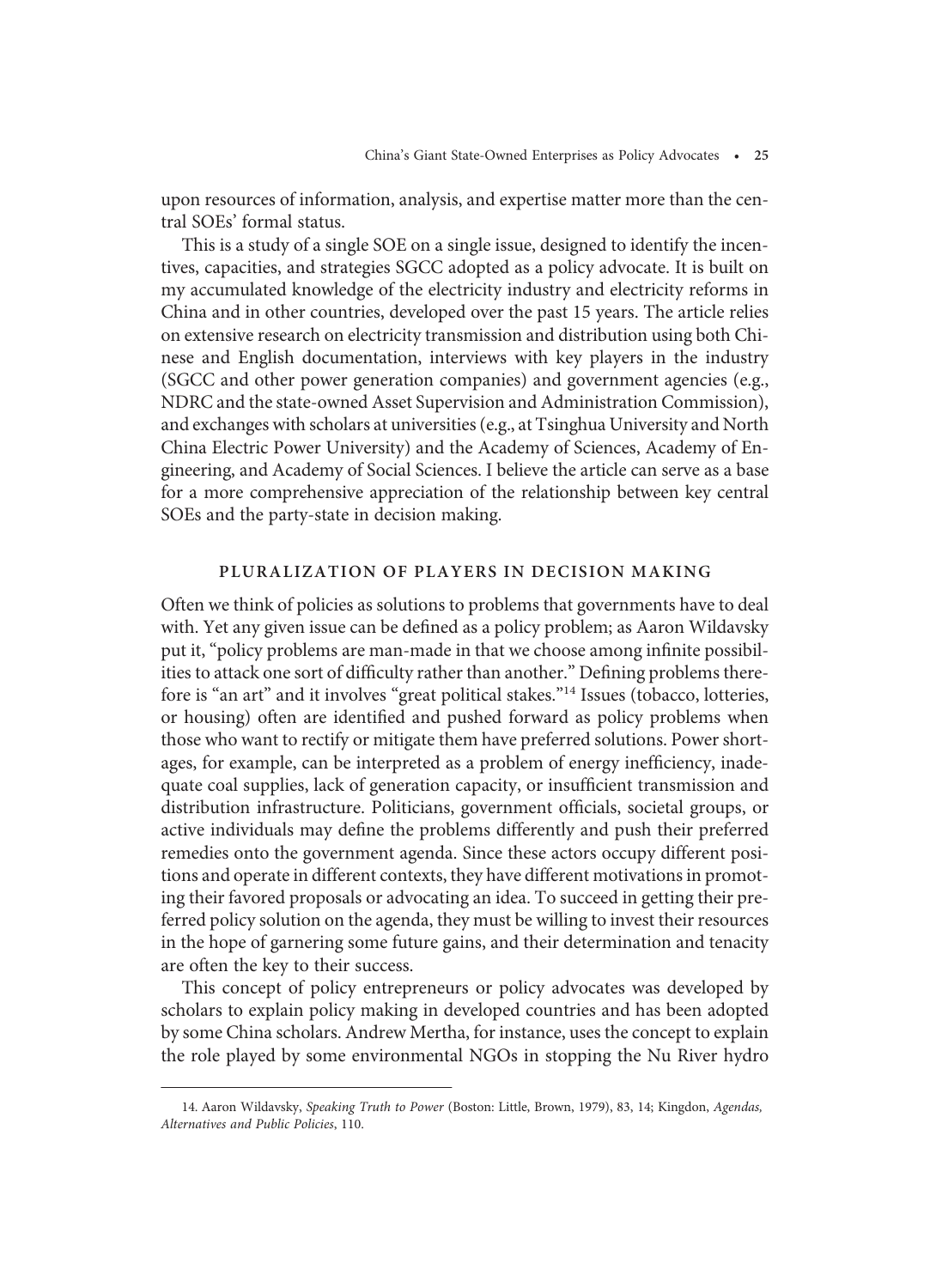project,<sup>15</sup> while Daniel Hammond discusses the entrepreneurial role of Duoji Cairang, Minister of Civil Affairs, in promoting and developing the urban resident Minimum Livelihood Guarantee system in the late 1990s.<sup>16</sup> These analyses have emphasized the space afforded to state and nonstate actors to participate in and have real impact on policy making and on policy change. Some scholars attribute this to the entry of new players to the growing range of issues a modern government has to manage. Others instead see it as a consequence of increasing specialization, professionalization, and globalization of both Chinese society and governing bureaucracies.<sup>17</sup>

Even though some scholars such as Bruce Gilley still insist that "as a general statement, *all* public policy processes in China are non-participatory,<sup>"18</sup> an increasing number of individuals and groups, in or outside government, can and do compete in presenting their concerns as policy issues and actively pursue them as policy entrepreneurs do in other political systems.<sup>19</sup> These new players in particular can mobilize the media or take advantage of public protests in an effort to draw attention to their issues and to "generate non-institutionalized pressures on the state authority and the state's policy priorities."<sup>20</sup> With the command mode of policy making having been replaced in China by a bargaining model or a competitive persuasion model, these new policy advocates, whether large or small, public or private, can no longer be ignored in policy analysis. They bring with them contesting ideas, identified interests, and determination to make things happen.

# THE IMAGE OF SOES AS PASSIVE PLAYERS AS PASSIVE PLAYERS AS PASSIVE PLAYERS AS PASSIVE PLAYERS AS PARTY.

Among the growing literature on the various players in policy making in China, the SOEs that occupy strategic positions in the Chinese economy are largely absent. This is partly because some scholars continue to emphasize the top-down character of industrial-policy formulation and transmission in an authoritarian political regime, where the interests of central SOEs are regarded as automatically

<sup>15.</sup> Mertha, "Fragmented Authoritarianism 2.0."

<sup>16.</sup> Hammond, "Policy Entrepreneurs in China's Response to Urban Poverty."

<sup>17.</sup> David Lampton, Following the Leader (Berkeley: University of California Press, 2014).

<sup>18.</sup> Bruce Gilley, "Authoritarian Environmentalism and China's Response to Climate Change," Environmental Politics 21, no. 2 (2012): 293.

<sup>19.</sup> Yongshun Cai, "Managing Groups in China," Political Science Quarterly129, no. 1 (2014): 112; David M. Lampton, "China's Foreign and National Security Policy-Making Process," in The Making of Chinese Foreign and Security Policy in the Era of Reform, 1978–2000, ed. David Lampton (Stanford, CA: Stanford University Press, 2001), 12; "China's Think Tanks," special issue of China Quarterly, no. 171 (2002): 559–681; Victor C. Shih, Factions and Finance in China (New York: Cambridge University Press, 2008); Xufeng Zhu and Lan Xue, "Think Tanks in Transitional China," Public Administration and Development 27 (2007): 452–64.

<sup>20.</sup> Cai, "Managing Groups in China," 113; Zheng, de Jong, and Koppenjan, "Applying Policy Network Theory to Policy-Making in China."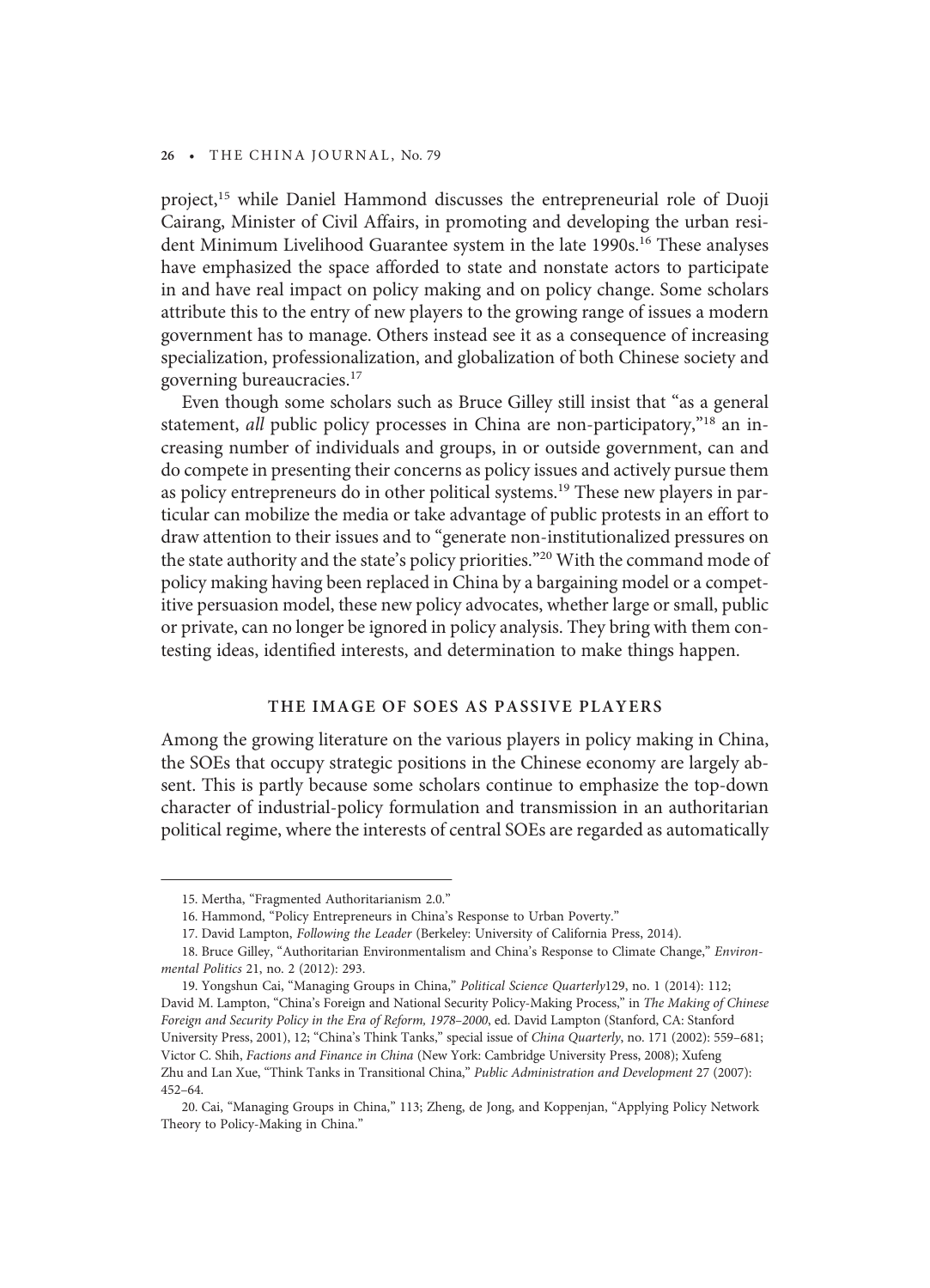defended and promoted by the government.<sup>21</sup> Others share this view but put more emphasis on the SOEs' complex system of recruitment, selection, promotion, and rotation of their management teams and their board members.<sup>22</sup> To a certain extent this conception of the SOEs reflects reality, as the executives of these SOEs are Party members and sometimes hold a rank equivalent to a minister or deputy minister. It is thus argued that they either have an automatic seat in policy making or are part of a *guanxi* network linked to state officials who have access to financial resources. They therefore can more easily overcome government indifference, build trust, and compensate for institutional uncertainty.<sup>23</sup> In this conception, there is little incentive for the heads of central SOEs to risk their political careers to push for new or different ideas and policies.

Some scholars instead see these central SOEs as incidental beneficiaries and believe that the ministries negotiate over, bargain for, and make elaborate deals among themselves on behalf of these national champions.<sup>24</sup> Others argue that central SOEs benefit from the protection of ministries through business associations that were originally created by official institutions. These business associations vary significantly—they can be national or local, large or small, and some represent large industries as a whole, while others focus on the producers of a narrower product.<sup>25</sup> Those representing central SOEs in strategic industries, however, invariably have direct connections with and access to policy makers or powerful political patrons at the top of the political hierarchy in China.

One powerful government agency representing and promoting the interests of SOEs, it is argued, is the State-owned Asset Supervision and Administration Commission (SASAC).26 Its first minister, Li Rongrong 李荣融, demanded that central

<sup>21.</sup> Lin and Milhaupt, "We Are the (National) Champions."

<sup>22.</sup> Brødsgaard, "Politics and Business Group Formation in China"; Margaret M. Pearson, "Variety Within and Without," in Beyond the Middle Kingdom, ed. Scott Kenny (Stanford, CA: Stanford University Press, 2011), 25–43; John P. Burns, "China's Administrative Reforms for a Market Economy," Public Administration and Development 13, no. 4 (1993): 345–60; Hon S. Chan, "Politics over Markets," Public Administration and Development 29 (2009): 43–54; Kjeld Erik Brødsgaard, "Cadre and Personnel Management," China: An International Journal 10, no. 2 (2012): 69–83.

<sup>23.</sup> Christopher A. McNally, "Sino-Capitalism," World Politics 64, no. 4 (2012): 752.

<sup>24.</sup> For explanations of the national champions, see, e.g., Kenneth G. Lieberthal and David M. Lampton, eds., Bureaucracy, Politics, and Decision Making in Post-Mao China (Berkeley: University of California Press, 1992); Margaret M. Pearson, "The Business of Governing Business in China," World Politics 57, no. 2 (2005): 296–322.

<sup>25.</sup> Scott Kennedy, "Comparing Formal and Informal Lobbying Practices in China," China Information 23, no. 2 (2009): 199. Also see Scott Kennedy, The Business of Lobbying in China (Cambridge: Harvard University Press, 2005); Christopher A. McNally, ed., China's Emergent Political Economy (London: Routledge, 2008).

<sup>26.</sup> Dali Yang, ed., The Global Recession and China's Political Economy (New York: Palgrave Macmillan, 2012); Sarah Eaton, "Political Economy of the Advancing State," China Journal, no. 69 (2013): 64–86; Naughton and Tsai, State Capitalism, Institutional Adaptation, and the Chinese Miracle.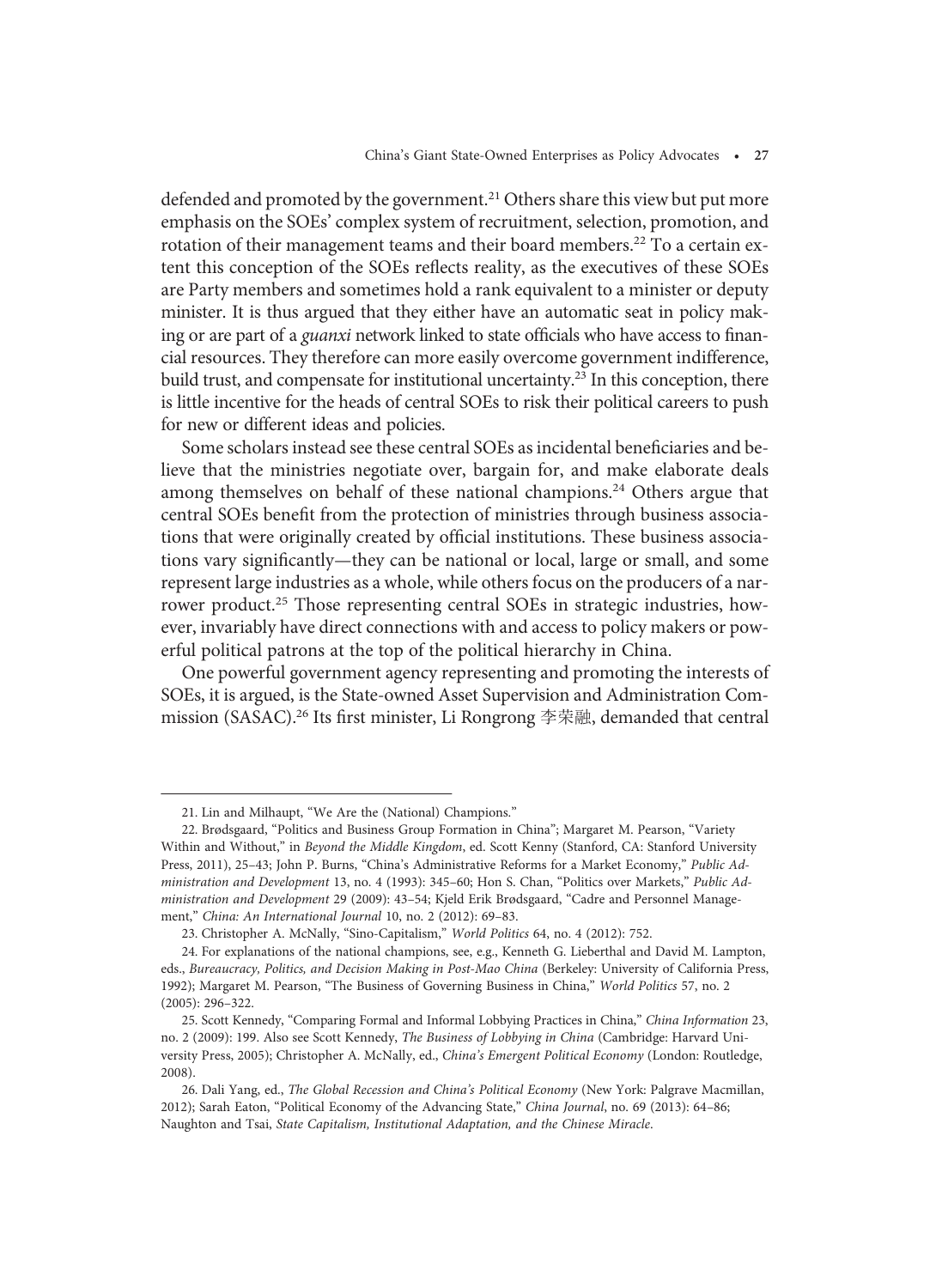SOEs under its supervision take control of the "commanding heights" of the economy and build internationally competitive conglomerates. SASAC advanced their interests by directing resources to these central SOEs, promoting mergers and consolidations, imposing pricing and investment strategies that benefited them, and wielding its regulatory authority to manage strict entry barriers to their industries.27 With the protection of SASAC, some observers argue, central SOEs do not have to be active in promoting their own interests or ideas.

# SGCC'S SELF-IDENTITY AS A POLICY ADVOCATE

Interviewees from central SOEs, however, contradict the above image of the passive SOE. According to them, central SOEs have to fight to get their voices heard by policy makers, and they have to compete with their peers as well as other players to get their preferred policies included in the government agenda. Take SGCC as an example: it is the world's largest utility company and the second in rank on Fortune Global 500, just behind Walmart. Its services cover 88 percent of the country's territory, including the remote and desolate Tibetan plateau and Gobi desert, and it provides electricity services to over 1.1 billion people.<sup>28</sup> It is a very important player in the Chinese economy. Yet, it was only one of an initial 196 central SOEs placed under the supervision and administration of SASAC—the nominal owner of all state assets—in 2003, and one of over 100 a decade later.<sup>29</sup> Restructuring of the electricity industry in 2003 broke up the national monopoly—the State Power Corporation of China—into 11 pieces—five national power generation companies, two grid companies, and the rest in construction and other auxiliary activities. They are all state owned and all under the administration and supervision of SASAC. SGCC is one of the 11. They are competitors rather than collusive partners, each having its distinct interest to promote and protect.<sup>30</sup> To get the attention of SASAC and other key government agencies, SGCC has to compete with other large and powerful SOEs.

Soon after SGCC went into operation in 2003, highly disruptive power shortages quickly spread across the country, affecting 25 of China's 31 provinces and

<sup>27.</sup> Dali L. Yang and Junyan Jiang, "Guojin Mintui: The Global Recession and Changing State-Economy Relations in China," in The Global Recession and China's Political Economy, ed. Dali Yang (New York: Palgrave Macmillan, 2012), 33–69. Also see the discussion by Barry Naughton, in Naughton and Tsai, State Capitalism, Institutional Adaptation, and the Chinese Miracle.

<sup>28.</sup> For details on SGCC, see Xu Yi-chong, Sinews of Power (New York: Oxford University Press, 2017). 29. For a discussion of SASAC, see Lin and Milhaupt, "We Are the (National) Champions"; Naughton and Tsai, State Capitalism, Institutional Adaptation, and the Chinese Miracle.

<sup>30.</sup> Emily T. Yeh and Joanna I. Lewis, "State Power and the Logic of Reform in China's Electricity Sector," Pacific Affairs 77, no. 3 (2004): 437–65; IEA, China's Power Sector Reforms (Paris: OECD, 2006); Ling Chen, "Playing the Market Reform Card," China Journal, no. 64 (2010): 69–95; Philip Andrews-Speed, "Reform Postponed," in Evolution of Global Electricity Markets, ed. F. P. Sioshansi (St. Louis: Academic Press, 2013), 531–67.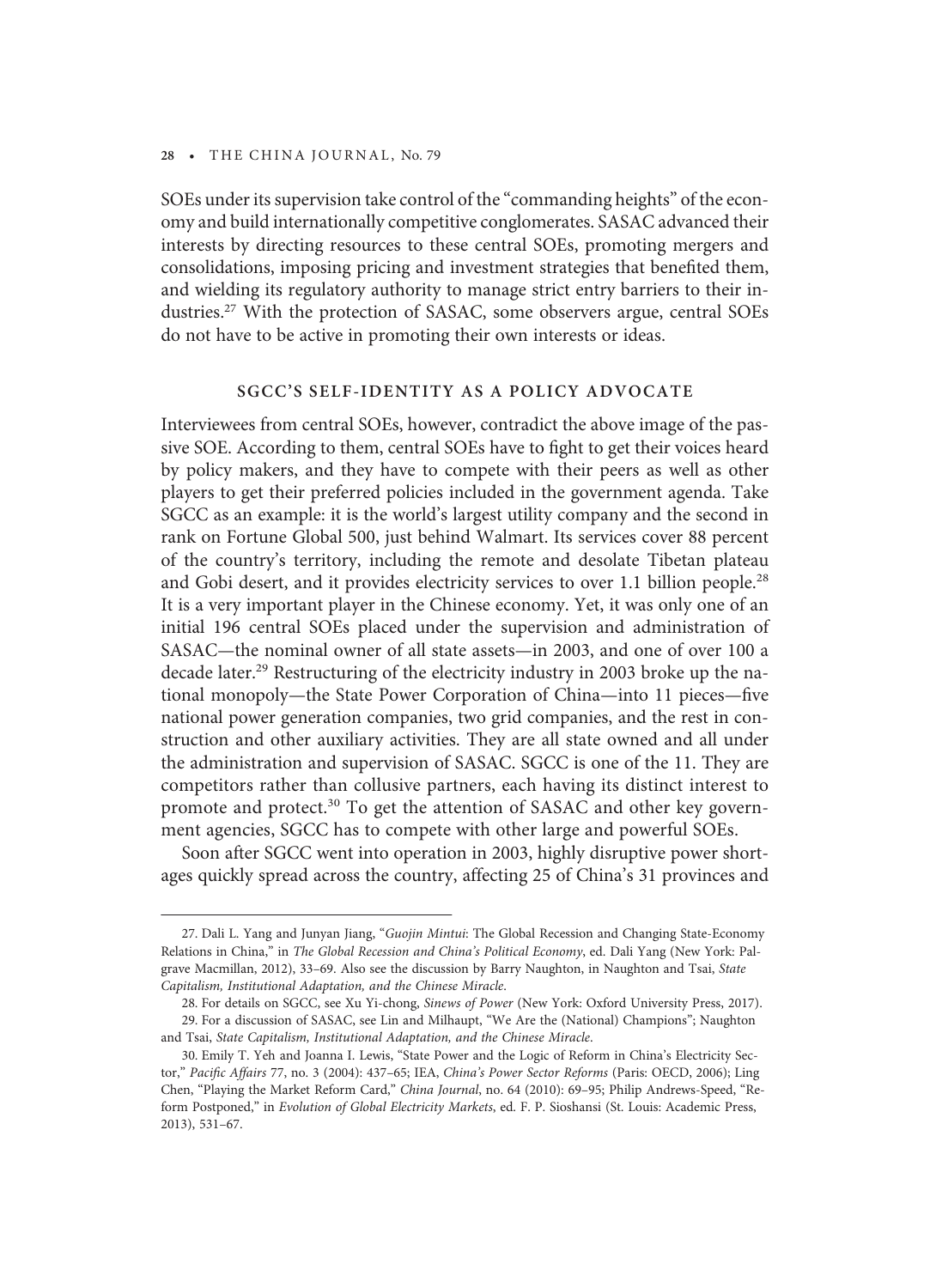major municipalities. Blackouts and brownouts shut down factories and affected the lives of households.<sup>31</sup> Newly restructured SOEs in the energy sectors competed to interpret the blackouts to their own advantage: the coal industry led by two central SOEs, Shenhua and China Coal, blamed the power shortage on restrictions on coal production and coal pricing and demanded the central government relax the production restrictions and free up coal prices. The five national power generating companies blamed the power shortage on insufficient generation capacity, demanding that the government speed up investment approvals. The country's two nuclear power companies pushed for a new round of nuclear energy expansion. State-owned large hydro companies used the power shortage to gain public investments in dam construction. All of these players were among the then 196 central SOEs under SASAC. If SGCC wanted to expand, it had to be proactive in advancing its own interests in competition with others.

In any given policy area, there are multiple players, all struggling to get their ideas and positions adopted. Some succeed, while others do not. This is just normal politics. It is therefore important to examine when and how these SOEs act as policy advocates who are able to generate ideas, translate them into policy options, and get them adopted by government agencies. It is particularly important to identify the factors that determine how and when large SOEs are able to shape policy-making processes.

# MOTIVATIONS AND STRATEGIES OF SGCC AS A POLICY ADVOCATE AS A POLICY ADVOCATE

As power shortages in 2003–5 became a political issue, with both the economy and social life adversely affected, the government had to act. The National Development and Reform Commission (NDRC) adopted a combination of measures: raising power tariffs to cut consumption, freeing coal prices to encourage production, speeding up project approvals for power generation plants, encouraging large hydro projects, promoting new nuclear energy development, and adopting policies to encourage investment in renewable energy.<sup>32</sup> Power shortages persisted. On a ride to a function with the minister of NDRC in early December 2004, the chief executive of SGCC presented his interpretation of the power shortage—the weak, fragmented, and inadequate cross-province, cross-region interconnected transmission and distribution networks that prevented places with power surpluses from sharing them with their neighbors. Even though SGCC's diagnosis

<sup>31.</sup> Various explanations of the sever power shortages of 2003–5 are discussed by scholars. The explanation given here is only on the contributors to the recurrence of power shortages. See IEA, China's Power Sector Reforms; Zhen Ming, Xue Song, Li Lingyun, Wang, Yuejin, Wei Yang, and Li Ying, "China's Large-Scale Power Shortages of 2004 and 2011," Energy Policy 61 (2013): 610-18.

<sup>32.</sup> IEA, China's Power Sector Reforms.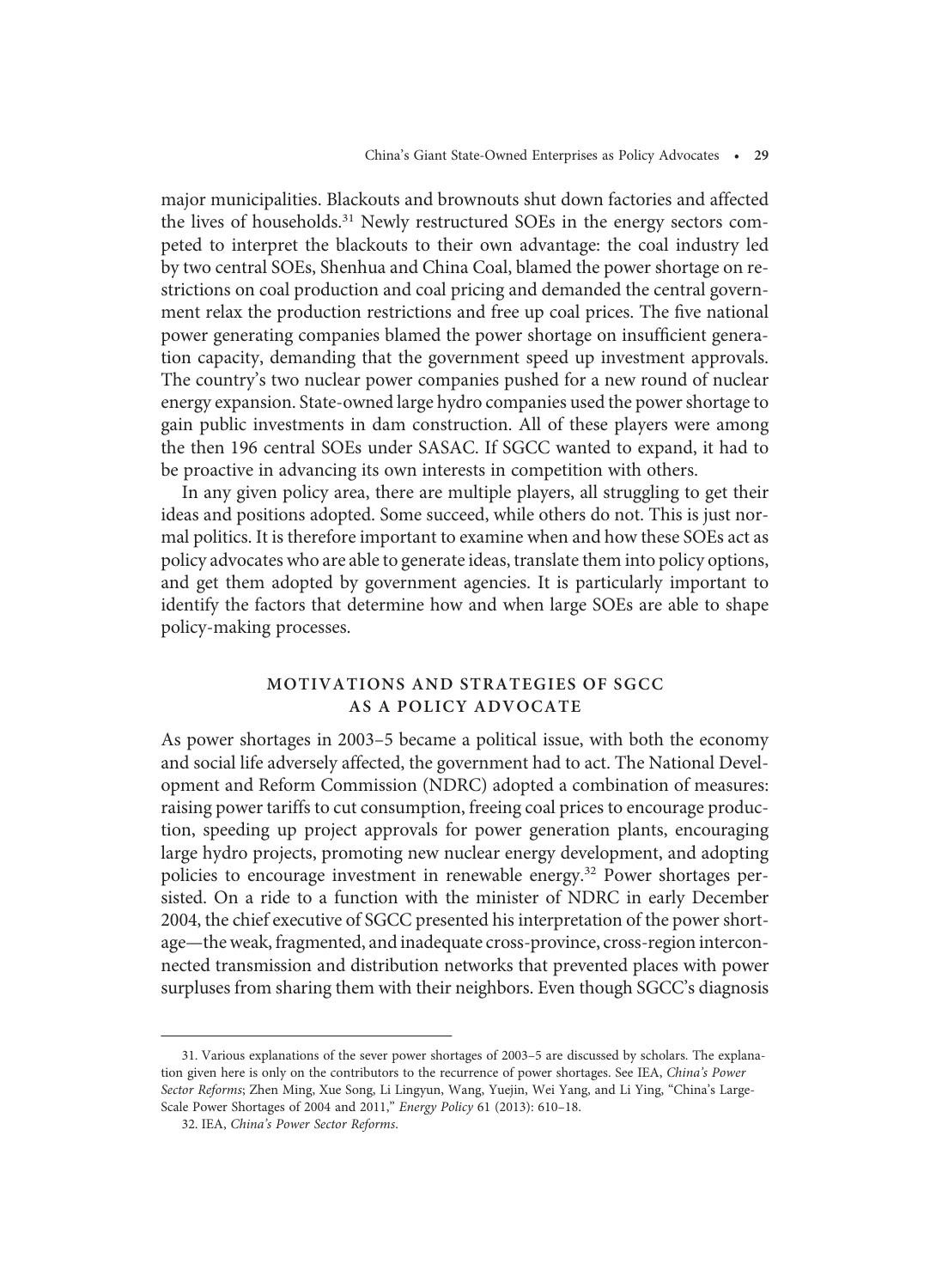of the power shortages was not new, its suggested solution, to invest in crossregion ultra-high-voltage (UHV) transmission networks, with both AC and DC technologies, was bold and risky for several reasons:

- a. It was a completely new set of ideas that people at NDRC had not thought about while contemplating a wide range of other policy options, and even SGCC's management had not yet worked out a detailed plan of how UHV lines could be constructed, what costs this would incur, and whether it had the capacity to do so.
- b. Although scientists and engineers in several developed countries had done some laboratory research on UHV technologies, there was not even a single UHV AC system in full operation in the world. The USSR constructed the first UHV line of 1200kV in the late 1980s, and Japan built and field-tested an UHV line of 1100kV in 1996, yet neither was operating at their rated capacity and both had been downgraded to operate at 500kV capacity by the end of the twentieth century.
- c. China had fallen far behind in technical know-how about electricity transmission and distribution development. It had not even completed its first 750kV line by then and depended heavily on imports of design, technology, and equipment for anything beyond 350kV capacity.<sup>33</sup>

By making the suggestion, SGCC provided an alternative interpretation of power shortages. The question is, why did SGCC propose something new, untested, and risky? The company had just been created less than two years earlier; it was still in the process of reorganizing and restructuring itself as a corporation and in absorbing some loss-making units that had been given to it when the government decided to unbundle the vertically integrated State Power Corporation of China. As there was no UHV line in commercial operation in the world, there was no matching electric equipment manufacturing capacity in China or among multinational corporations, such as Siemens and ABB. Constructing UHV lines over long distances would require innovation and technological breakthroughs. Like all innovations, it would "involve uncertainty, risk taking, probing and reprobing, experimenting, and testing," and in the process, "'dry holes' and 'blind alleys' are the rule, not the exception."<sup>34</sup> In addition to technical risks, there were huge financial risks because the investment would be much higher than for 350kV or 500kV transmission networks. The cost for the very first line would be much higher still, before SGCC could master the technologies and before economies of scale could

<sup>33.</sup> Liu Zhenya, Electric Power and Energy in China (Singapore: Wiley, 2013), and Ultra-High Voltage AC/DC Grids (Waltham, MA: Elsevier, 2014).

<sup>34.</sup> Thomas M. Jorde and David J. Teece, "Innovation and Cooperation," Journal of Economic Perspectives 4, no. 3 (1990): 76.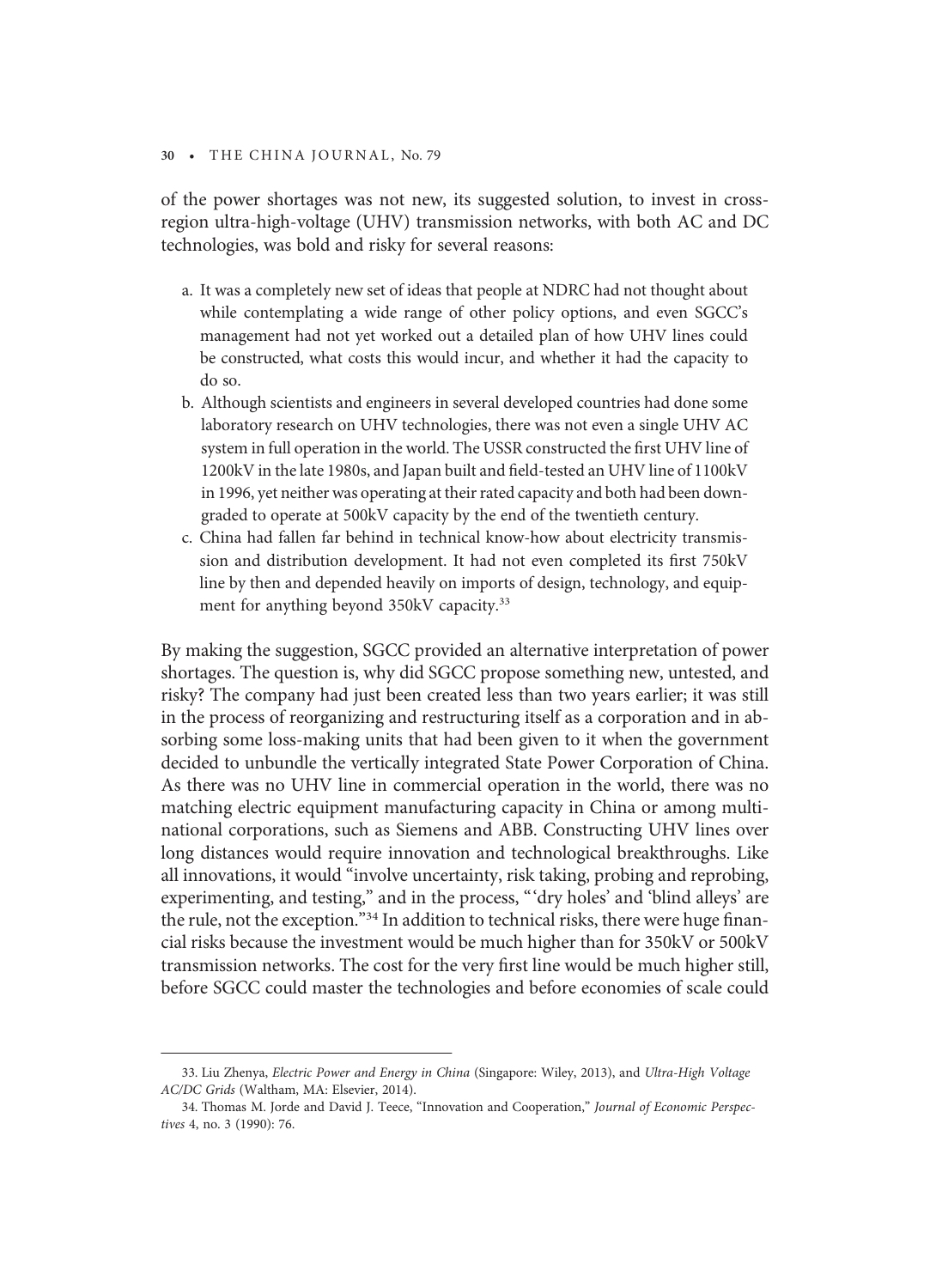kick in. The technical risks and financial implications together raised political risks for SGCC's management and especially for its chief executive.

Two particular developments in the early 2000s might have deterred SGCC, especially its chief executive, from taking the risk. One was that several substantial supply disruptions involving a failure of network services occurred in North America, Europe, and Australia in 2003 and 2004. Imbalance of supply and demand at any given point in an interconnected transmission network can have immediate and severe repercussions for the quality and deliverability of electricity in the entire system and cause a major blackout. Such a blackout not only incurs huge financial losses but also has a direct political impact.<sup>35</sup> The second risk-deterrent factor was that in the previous decade, a number of high-ranking government officials in China—ministers, governors of provinces, and heads of large central SOEs—had lost their jobs or were demoted because major industrial accidents occurred under their watch. Indeed, upon taking his post in late 2004, SGCC's chief executive was warned by many industry elders, including Li Peng, that his first priority was to ensure safety and reliability of the grids.36 They suggested a conservative approach to deal with power shortages—building more reserve capacity and strengthening centrally controlled management of both power generation and transmission. Instead, SGCC proposed the UHV project. Like all technological innovations, UHV projects were characterized by technical, financial, and operational uncertainty. Why did SGCC's new CEO decide to suggest taking the risk?

At the time, since SGCC was already managing the electricity transmission and distribution system in over 80 percent of the country's territory, taking on the UHV project probably would not add much to the company's realm and would entail high risks. SGCC's new chief executive, Liu Zhenya 刘振亚, played a critical role in this decision making. Despite the long-term interest in UHV technologies of some scientists and engineers working at SGCC, the project probably would not have taken off under Liu's predecessor, who was well liked and well respected but who, when he took over SGCC in 2002,<sup>37</sup> wanted foremost to have no problems under his management until he retired two to three years later. In contrast, Liu had a vision, ambition, determination, and the ability to translate the vision into actions, all necessary for any innovation projects. Liu had risen to the top from the shop floor, and as an industry insider he knew the industry well. He was ambitious not only for himself but, more importantly, for SGCC—that is,

<sup>35.</sup> IEA, Learning from the Blackouts (Paris: OECD, 2005), 28.

<sup>36.</sup> Li Peng 李鹏,电力要先行,下卷,背景 : 中国电力出版社 [Li Peng's diary: Electricity as priority] (Beijing: China Electric Power Press, 2005), 1397.

<sup>37.</sup> In September 2002, on the eve of the unbundling, the head of SPCC, Gao Yan, suddenly vanished. His disappearance led to a series of investigations by the general auditing department of the State Council and by the CCP Central Discipline Commission in 2003–4. The deputy of SPCC, Zhao Xizheng, who also served as the vice minister of the Ministry of Electric Power, was initially appointed as the acting chief of SPCC and then as the chief executive of SGCC in 2003.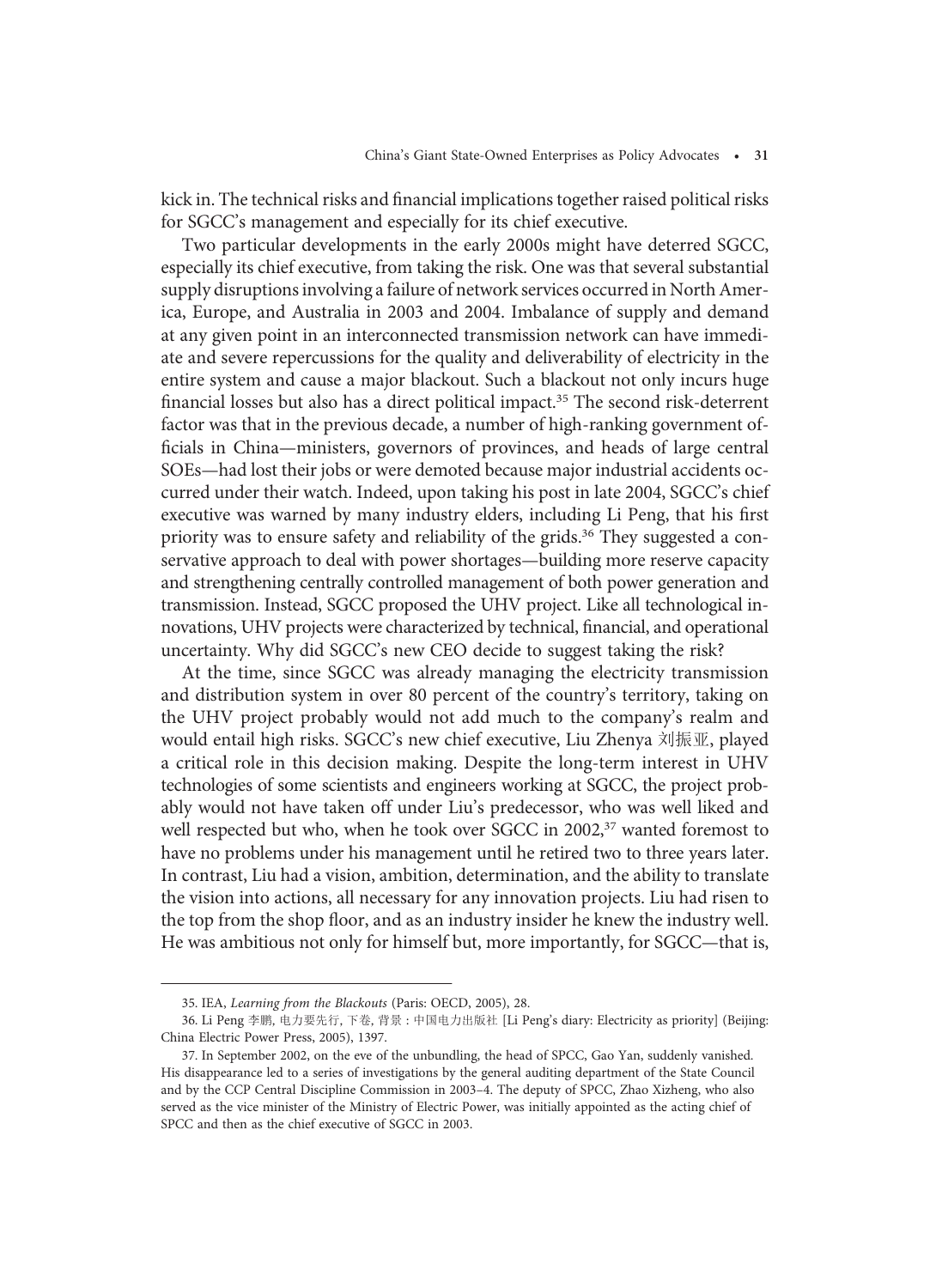for SGCC to develop its status as one of the largest corporations in China, leading the world's grid industry and setting international standards. UHV projects, if successful, would allow SGCC to become a global competitor.

The decision to take on UHV projects seems to contradict the common argument that as chief executives of central SOEs are appointed by the Organization Department of the Chinese Communist Party, they only do the bidding of the Party.<sup>38</sup> In practice, however, central SOEs are expected to make autonomous decisions in terms of corporate strategies and to be responsible for their financial performances, while following the "instructions" of the Party-state, which can seldom be specific. Successful chief executives bring to the position personal ambitions, which include making their SOEs successful in China and in the world. When these chief executives have a vision and a plan, and are determined to make the plan a reality, they are in the position to grab and maximize the opportunities provided to them and use whatever power they are vested with to do so.<sup>39</sup> One chief executive of a central SOE summarizes this succinctly: "I listen to what the Party says, watch what my counterparts in Europe and North America do, and do what I think is best for my corporation."<sup>40</sup> SGCC's chief executive belonged to this group of chief executives, believing that to build SGCC into a more profitable and global competitor, it would have to innovate and expand, and thus he was willing to offer a risky alternative solution to power shortages.

Still, individual ambition relies on institutional capacity to translate a vision into reality. SGCC had both the expertise and financial capital to push this set of ideas forward. Immediately after getting the initial nod from NDRC, the chief executive of SGCC called a management meeting on December 27, 2004, to organize UHV projects. In less than two months, a plan was put in place; serious investment was dedicated to UHV research and development; a special office was established in charge of research on the project and a large group of experts was assembled, including 30 academy members and over 3,000 experts from 11 institutions, to conduct research and feasibility studies of both UHV AC and UHV DC lines. Teams of experts were subsequently dispatched to Japan, Germany, and the United States to learn from their experience and technologies. The experts worked closely with Siemens and ABB, the world's top companies in the field, in developing necessary equipment for UHV projects. By June 2005, when

<sup>38.</sup> Brødsgaard, "Politics and Business Group Formation in China"; Pearson, "Variety Within and Without," 25–43; Burns, "China's Administrative Reforms"; Hon S. Chan, "Politics over Markets," Public Administration and Development 29 (2009): 43–54; Kjeld Erik Brødsgaard, "Cadre and Personnel Management," China: An International Journal 10, no. 2 (2012): 69–83.

<sup>39.</sup> Erica Downs, Inside China, Inc.: China Development Bank's Cross-Border Energy Deals, John L. Thornton China Center Monograph Series, no. 3 (Washington, DC: Brookings Institution, 2011).

<sup>40.</sup> CNTV documentaries: 大国重器 六集 [The pillars of a great power], six episodes, November 6–11, 2013; 国企备忘录 六集, [Memoranda of central SOEs], six episodes, December 2012.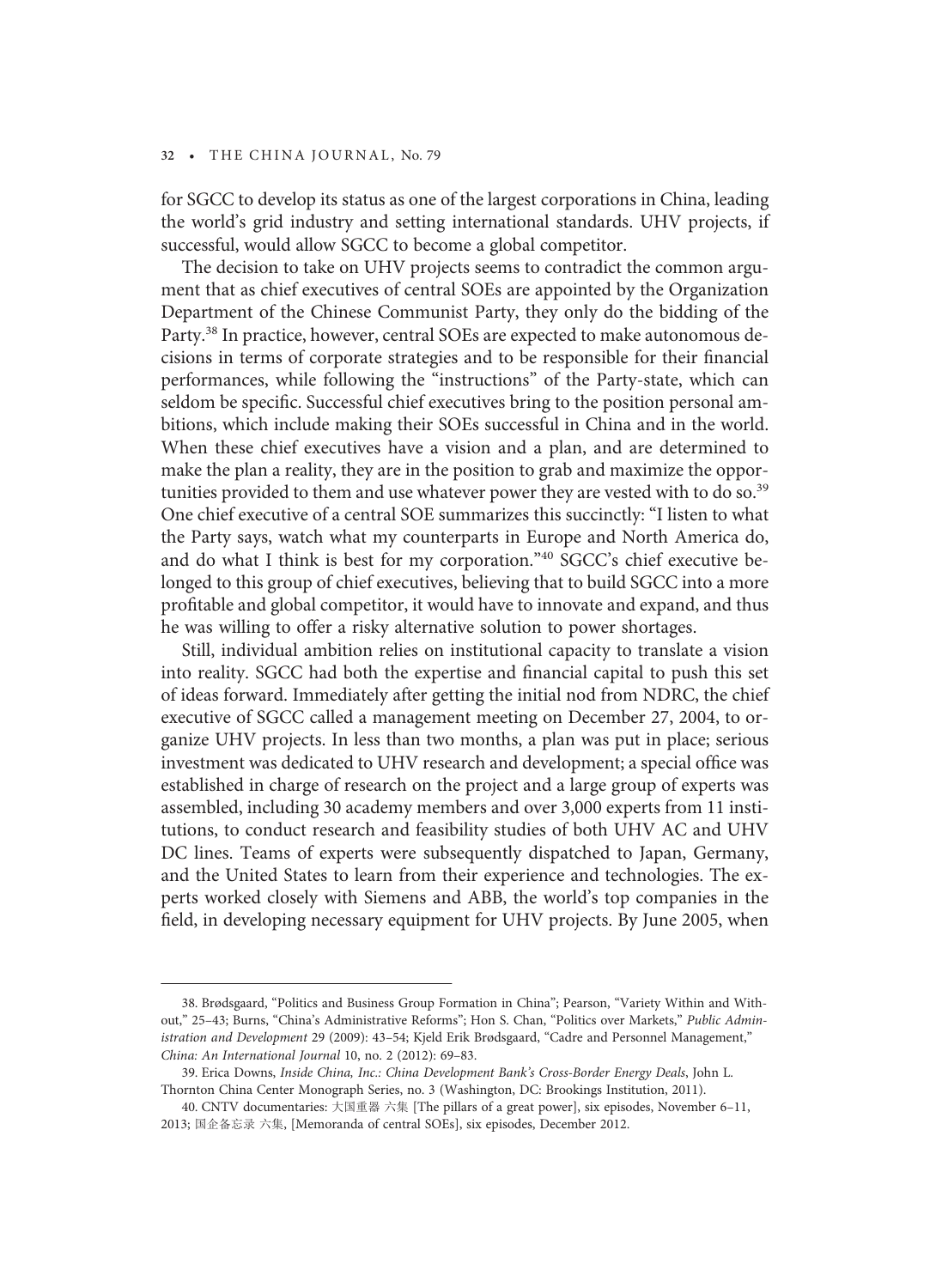NDRC organised a conference to discuss the feasibility of the UHV project, SGCC was able to present a well-researched report by experts of over 3,000 pages covering all foreseeable technical issues. Its critics were invited to attend the conference and submit reports. Those in opposition were well-known experts in the transmission industry; many of them were academy members; and a few had held high ranking positions in government. It was a close contest.<sup>41</sup>

While technical work on the UHV project was under way, the SGCC's management promised the government that  $(a)$  it would itself finance the first experimental UHV project, and  $(b)$  at least 80 percent of the equipment for the project would come from domestic sources. Meanwhile, it organized a range of activities to seek support from policy makers, industry elders (e.g., former ministers and vice ministers), and experts. The management later noted that it "actively reported UHV planning to the State Council and related government authorities."<sup>42</sup> The first key official to back the UHV project was the vice premier in charge of energy policy, Zeng Peiyuan 曾培炎, who had been briefed at every step. Zeng supported the project in part because he himself believed "moving from slogan to action was exhilarating—especially after years of dreaming about it!"43 A number of former ministers were included in discussions and became strong supporters. In June 2005, when the Chinese president, Hu Jintao, visited Russia and Kazakhstan, SGCC tagged along to study their UHV projects, including the first UHV AC project, which at the time was operating at 500kV rather than the 1200kV voltage for which it had been designed. SGCC meanwhile organized international conferences, inviting experts from around the world and then using the views of some of these experts to justify its UHV project. In so doing, SGCC behaved in a similar way as other groups of policy advocates, bureaucracies, media, and NGOs.<sup>44</sup> It left the consideration of its UHV projects not to accident, but to its proactive and persistent push in multiple ways and in many forums.

This process of"selling"ideas to relevant policy makers paid off. NDRC, SASAC, the Administration of Environmental Protection, and the Ministry of Land and Resources all endorsed the project. In December 2005, UHV technologies were included in the priority list of the national innovation strategy—the Mid- and Long-Term Plan for Science and Technology Development (2006–2020). In February 2006, the State Council included UHV projects in the national plan for revitalizing machinery and equipment manufacturing industries. With political support, SGCC was able to start construction of the first 1000kV AC in August 2006 and the first  $\pm$ 800kV DC in December 2008.

<sup>41.</sup> Xu Yi-chong, Sinews of Power, chap. 6.

<sup>42.</sup> SGCC, Corporate Responsibility Report, 2005 (Beijing: SGCC, 2005), 17.

<sup>43.</sup> Robert Lawrence Kuhn, How China's Leaders Think, 2nd ed. (Singapore: Wiley, 2011), 154.

<sup>44.</sup> Mertha, "Fragmented Authoritarianism 2.0," 997; Susan L. Shirk, ed., Changing Media, Changing China (New York: Oxford University Press, 2011).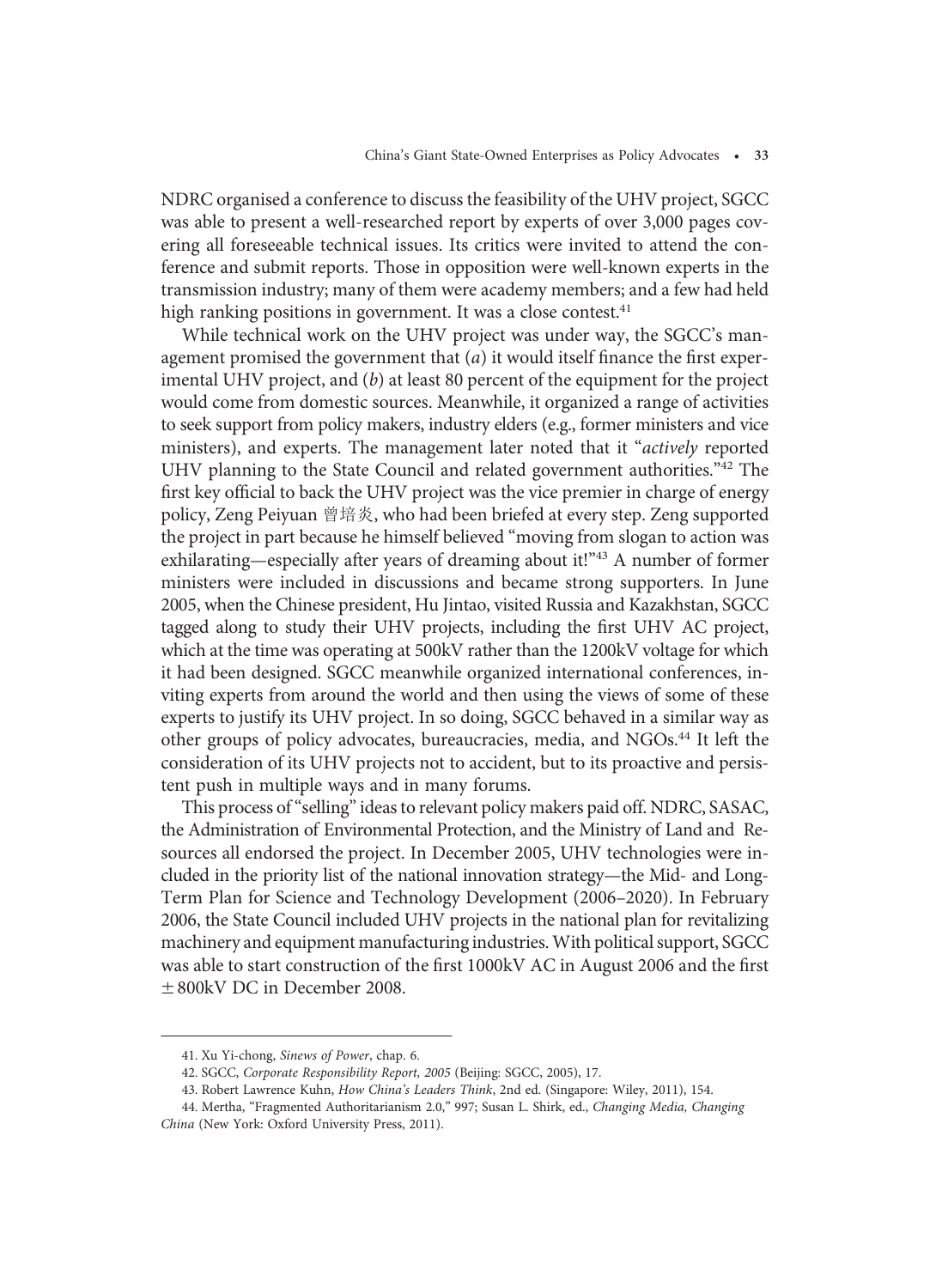# KEEPING UHV PROJECTS ALIVE

SGCC's need for the support of the nation's top decision makers did not end with NDRC's approval of the first pilot project, not least because SGCC wanted more UHV projects across the country to mature the technologies and bring down the cost. More importantly, in any policy domain there are many players who are ready to change the course of action and put forward their own preferred policies. The public's and the elite's understanding of policy solutions may shift, sometimes quite quickly, because of either dramatic events or more subtle influences.<sup>45</sup> In this sense, a policy is not only a product but a process within which policy advocates constantly redefine challenges, reformulate solutions, and adjust their objectives due to changing circumstances.

SGCC continued to face strong opposition from some industry insiders and certain quarters of the general public even after its first two experimental UHV projects were completed in 2008 and 2010. Some opposed the projects on economic grounds, insisting that UHV transmission would be too costly and would lead either to power tariff hikes for end users or heavy government subsidies.<sup>46</sup> Some opposed them on technical grounds, arguing UHV AC projects, especially the synchronized UHV AC-DC systems connecting several regions, would threaten the stability and reliability of the entire system.<sup>47</sup> At the end of 2010, it was reported, 23 experts in the electricity industry, including an official from the State Electricity Regulatory Commission and a couple of eminent professors at top universities in China, wrote a letter to Premier Wen Jiabao, appealing to the State Council to halt the UHV projects and to exclude them from the 12th Five-Year Plan (2011– 15). The letter reportedly reached the desk of the Premier, who then sent it to the National Energy Administration, which in turn forwarded it to SGCC. According to its opponents, SGCC refused to hear their voices and even blocked some of them from publishing their findings about the UHV projects in relevant journals. According to an Academy member who chaired one of the key meetings on UHV projects, "The opposition always complained that their voices were blocked and could not reach the very top, the State Council. In fact, from the very early days of

<sup>45.</sup> Frank R. Baumgartner and Bryan D. Jones, "Agenda Dynamics and Policy Subsystems," Journal of Politics 53, no. 4 (1991): 1046. For example, nuclear power was in a rapid revival in the first decade of the twenty-first century. Even Greenpeace started endorsing nuclear power as a way to deal with climate change. The Fukushima nuclear disaster in 2011 changed the minds of politicians and the public in many countries.

<sup>46.</sup> Zhu Yue 朱玥, 交流特高压借霾闯关 电力系统老专家仍在反对 [UHV transmission grids key to dealing with air pollution: Some old experts continue their opposition], 《财经》杂志 [Caijing magazine], June 3, 2014.

<sup>47.</sup> For the merits of these technologies, see Harold N. Scherer Jr. and Gregory S. Vassell, "Transmission of Electric Power at Ultra-High Voltages," Proceedings of the IEEE 73, no. 8 (1985): 1252–78; Raymond Lings, "Overview of Transmission Lines above 700kv," Inaugural IEEE PES 2005 Conference and Exposition in Africa (Durban, South Africa, July 11–15, 2005), 33–43; Daochun Huang, Yinbiao Shu, Jiangjun Ruan, and Yi Hu, "Ultra High Voltage Transmission in China: Developments, Current Status and Future Prospects," Proceedings of the IEEE 97, no. 3 (2009): 555–83; MIT Energy Initiative, The Future of the Electric Grid (Cambridge, MA: MIT, 2009).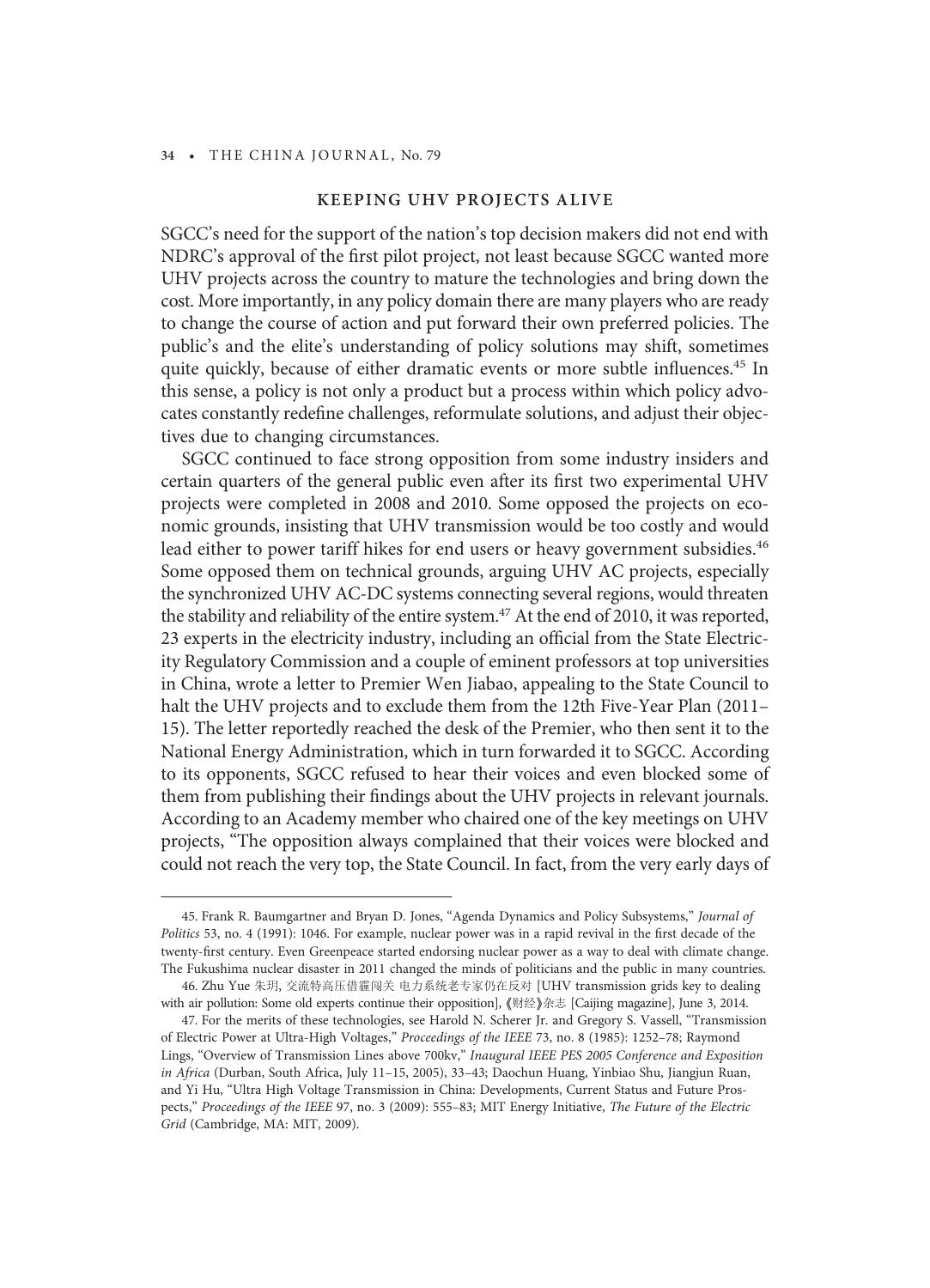the whole exercise, their ideas and suggestions were taken quite seriously by the top leaders, and this frustrated the management of SGCC and many of the supporters of UHV projects."<sup>48</sup> While technical debates embroiled the epistemic community,49 the political debate over the SGCC's UHV projects drew public attention. Political opponents against UHV projects argued that SGCC was using these crossregion projects to strengthen its position as a monopoly and to centralize its control over the industry, and some local governments and local firms saw the projects as encroaching on their interests. Physical conflicts even erupted in several places over these projects.<sup>50</sup>

SGCC was not the only target in this debate. SASAC was criticized in public for protecting central SOEs, including SGCC, and for discriminating against private companies, embodied in the saying "The state advances, the private sector retreats" (国进民退). The media openly questioned the "loyalty" of the first minister of SASAC, as he had supported central SOEs to become large, strong, and even monopolies in their own fields. Upon retiring, the minister said, "I do not quite understand why I was criticized when central SOEs were loss-making and I am criticized again when they are successful. These central SOEs do not belong to SASAC or the Party. They're the assets of the people in this country."<sup>51</sup>

Despite the antagonistic forces, SGCC management succeeded in winning continuing political support. The proposed UHV projects were initially designed to deal with disruptive power shortages and energy security issues, but these objectives had been rapidly supplemented and superseded by an entirely different narrative: interconnected UHV projects would be needed to combat air pollution, which was reaching a crisis level in China. It was now argued that UHV transmission would be needed to absorb a rapid expansion of renewable generation capacities and to spur technology innovation in the electricity and electric equipment manufacturing industries so that China could take the lead in global transition to low-carbon, low-pollution electricity production and consumption.

In 2009, SGCC revealed a "three-stage strategy" to construct "a strong and smart grid" with "subordinate grids coordinated at all levels."<sup>52</sup> This was neces-

<sup>48.</sup> Interview in Beijing, July 26, 2014.

<sup>49.</sup> For the concept of epistemic communities, see Peter M. Haas, ed., "Epistemic Communities and International Policy Coordination," special issue of International Organization 46, no. 1 (1992).

<sup>50.</sup> Feng Jie <sup>冯</sup>洁,电网决战黄土坡 : <sup>地</sup>电,国网,龙蛇争霸,寸土不让,南方周<sup>末</sup> [Battlefield in Shaanxi between SGCC and local power company], Nanfang Weekend, May 17, 2012; 国家电网与陕西地方电力被曝因抢 地发生武斗 [Violence erupted between SGCC and Shaanxi local power company], 中国经营报(北京) [China business (Beijing)], May 4, 2012; 刘秀丽,武斗半月后国家电网反应平平,陕西地电失去联系,投资者报 [Nonresponse from SGCC after the violence], Investor China, May 13, 2012; Zhang Na 张娜, 争议国网削藩 : 基层公司抵触心理强 [Debates on breaking up the state grid: Resistance from the bottom], 《能源》[Energy], April 10, 2012.

<sup>51.</sup> 国资新局 : 告别李荣融 [Goodbye, Li Rongrong], 中国企业家 [China CEO], September 21, 2010; Lu Gei 鲁菲, 李荣融与央企七年 [Li Rongrong's seven years with central SOEs], 新华网 [Xinhua net], September 2, 2010.

<sup>52.</sup> SGCC, "White Paper on Green Development" (Beijing: SGCC, 2010).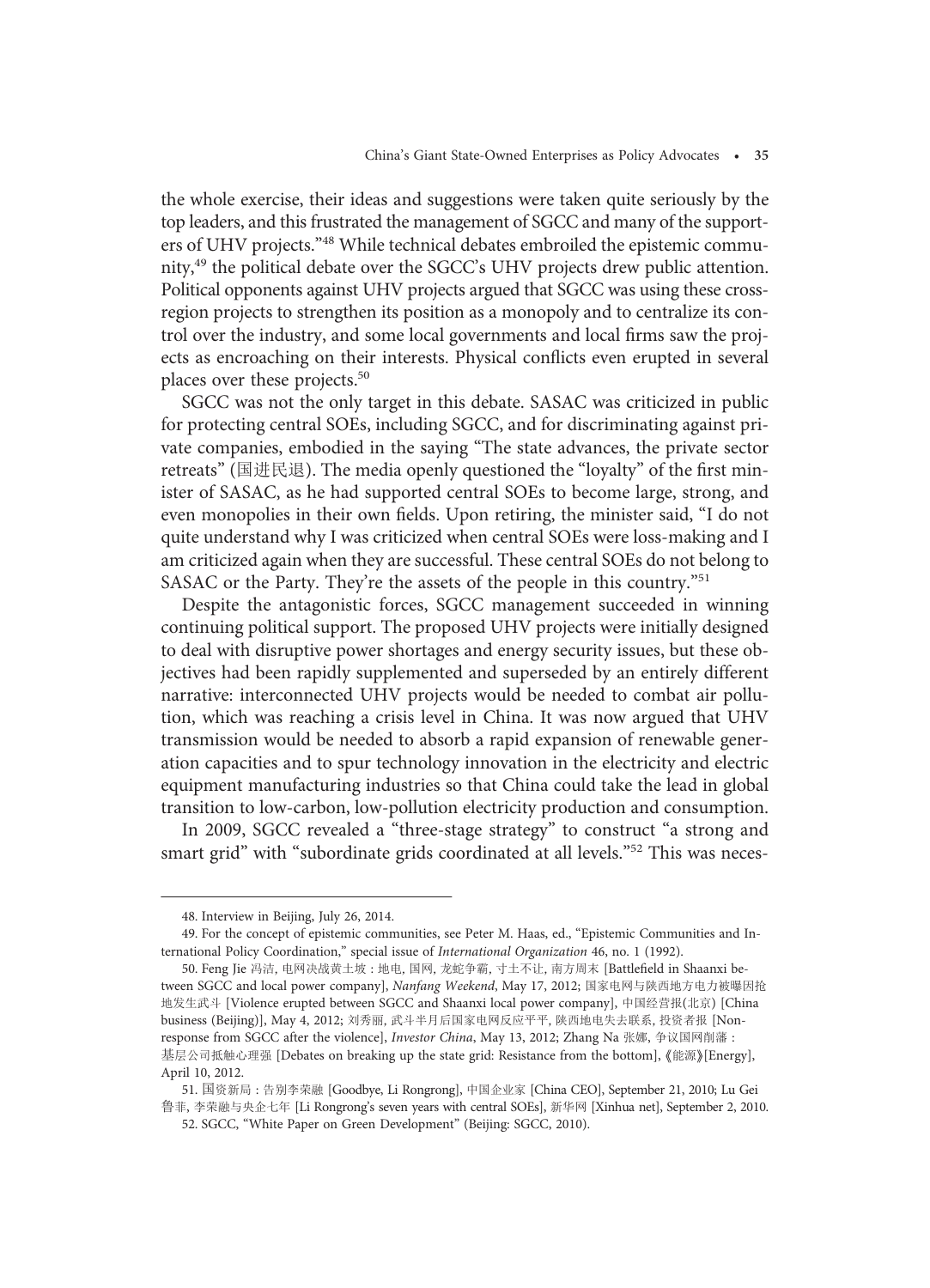sary, SGCC explained, because of the unbalanced geographical allocation of resources and load centers: over 80 percent of coal resources are in the western and northwestern regions; over 80 percent of hydro resources are in the western regions; and a rapid expansion of installed renewable generation capacities, wind in particular, is located in the northern and western regions, far away from load centers; whereas 75 percent of the energy demands are concentrated in eastern and central China. Long-distance and large-capacity power transmission networks would allow outsourcing power generation to more remote regions where population density was relatively low and resources were abundant. They would also enable the utilization of rapidly growing renewable generation capacities. Climate change and air pollution thus became the new narratives for UHV projects.

SGCC also justified UHV projects by adding an international dimension—its intention to compete with world powers, especially the United States and Germany, in innovation and industries vital to the transition to low-carbon energy.<sup>53</sup> Immediately after the global financial crisis, both Germany and the United States talked about "reindustrialization," "reviving the real economy," and revitalizing their manufacturing industries. In 2010, at the National Press Club, the then US Secretary of Energy, Steven Chu, told the audience that "China has installed the highest voltage and capacity, lowest loss HVDC (800kV) and HVAC (1000kV) lines, and plans an integrated HVDC/HVAC backbone," and he urged the American government to "play a key role in accelerating energy innovation" to avoid the risk of losing American leadership in science and technology.<sup>54</sup> The US Department of Energy listed high voltage transmission as one of the crucial technologies where the United States must innovate in order to take the lead in the transition to low-carbon energy. In June 2011, the Obama administration released "A Policy Framework for the 21st Century Grid," not only to achieve cost-effective secure and reliable electricity supplies, but also to leverage grid innovation for global leadership in energy transition.<sup>55</sup> In Europe, a super smart grid plan takes the distributed power supply and large-scale use of renewable energy as the main target, while improving energy efficiency.<sup>56</sup> In addition to a 2011 plan to accelerate grid expansion to meet its commitment that about 80 percent of electricity would come from renewable sources by 2050, the German government also increased funding in research and development in renewable energy "to further

<sup>53.</sup> Ibid.; Long Zhihui 龙智慧,特高压电网建设或全面启动 [UHV project about to start], 中国能源报 [China energy news], January 18, 2010, 3.

<sup>54.</sup> Steven Chu, "Is the Energy Race Our New 'Sputnik' Movement?" (National Press Club, Washington, DC, November 29, 2010).

<sup>55.</sup> Executive Office of the President, "A Policy Framework for the 21st Century Grid: Enabling Our Security Energy Future" (Washington, DC, June 2011).

<sup>56.</sup> European Commission, "Smart Grid Projects in Europe: Lessons Learned and Current Development" (Luxembourg: European Union, 2013).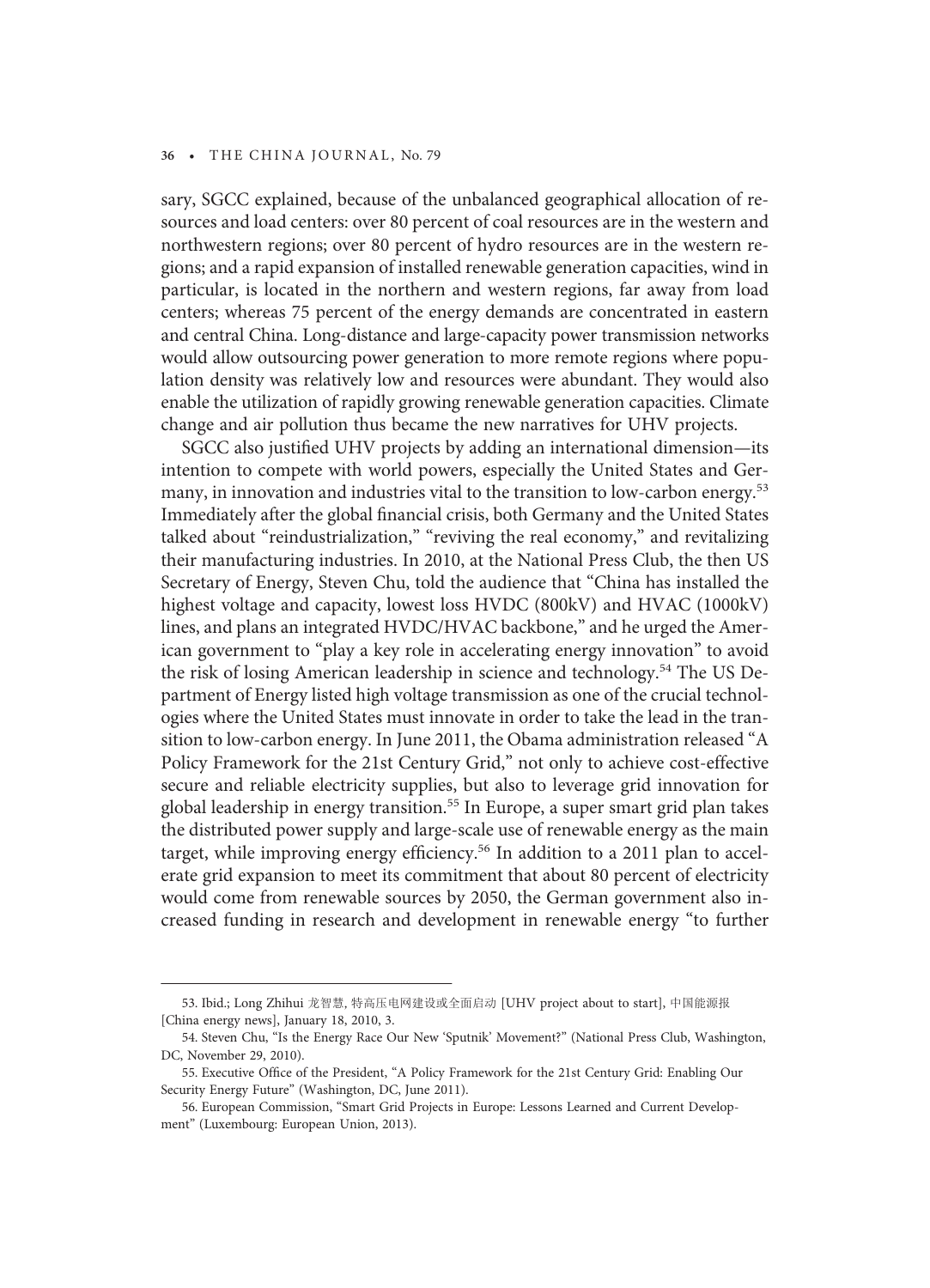strengthen German companies' leading position on technology markets."<sup>57</sup> During these same years, the Chinese government adopted a development policy to prepare for "the structural transformation of the economy."<sup>58</sup> In this global competition, many of the new technologies will be game changers for twenty-firstcentury energy and national economies. SGCC had no intention to be a follower.

In fact, the first two UHV projects have given SGCC an edge in its globalization project. When it started, there was no UHV network in commercial operation anywhere in the world, nor was there any relevant equipment manufacturing capacity. In the process, SGCC helped China's electric equipment manufacturers gain the knowledge and expertise that had been previously controlled by only a handful of multinational corporations, such as Germany's Siemens, Swiss/Swedish ABB, and GE in America.<sup>59</sup> Constructing more and better UHV interconnections was no longer only a domestic issue; it enabled SGCC to realize its international ambition. SGCC decided to invest in Brazil precisely because of Brazil's size and its unbalanced geographic locations of resources and load centers. Doing so allowed SGCC to build more interconnected UHV systems and offered a platform for the Chinese electric equipment manufacturers to take their technologies and capacities to an overseas market.<sup>60</sup> This international narrative gained immediate support from the government, which was encouraging Chinese firms to go global and to upgrade in terms of technology and innovation as part of the national strategy of rebalancing and restructuring the economy, from high-investment, export-dependent, energy-intensive and low-skilled development to high-quality growth.

The UHV projects became more than the pet projects of SGCC. They were included in the national strategies to combat air pollution, encourage indigenous innovation, build high-end manufacturing industries, and expand external markets. The favorable environment allowed SGCC to unveil a daring ambition— "replacing coal with electricity, replacing oil with electricity, and using electricity from afar" (以电代煤,以电代油,电从远方来). This could be accomplished by its UHV projects drawing renewable energy from remote sites. In 2015, SGCC, backed by the Chinese government, took an audacious initiative to the United Nations-to invest in and construct "a global energy interconnection (GEI) based on a 'Smart Grid + UHV Grid + Clean Energy." This was proposed to meet global demand for clean and green electricity, to implement the UN's "Sustainable Energy

<sup>57.</sup> Federal Ministry for the Environment, Nature Conservation and Nuclear Safety, Germany, "The Federal Government's Energy Concept of 2010 and the Transformation of Energy System of 2011" (Berlin, 2011), 26.

<sup>58.</sup> Barry Naughton, "China's Economic Policy Today," Eurasian Geography and Economics 52, no. 3 (2011): 313.

<sup>59.</sup> Damien Ma, "Rebalancing China's Energy Strategy" (Paulson Paper on Energy and Environment, Paulson Institute, January 6, 2015).

<sup>60.</sup> Xu Yi-chong, Sinews of Power.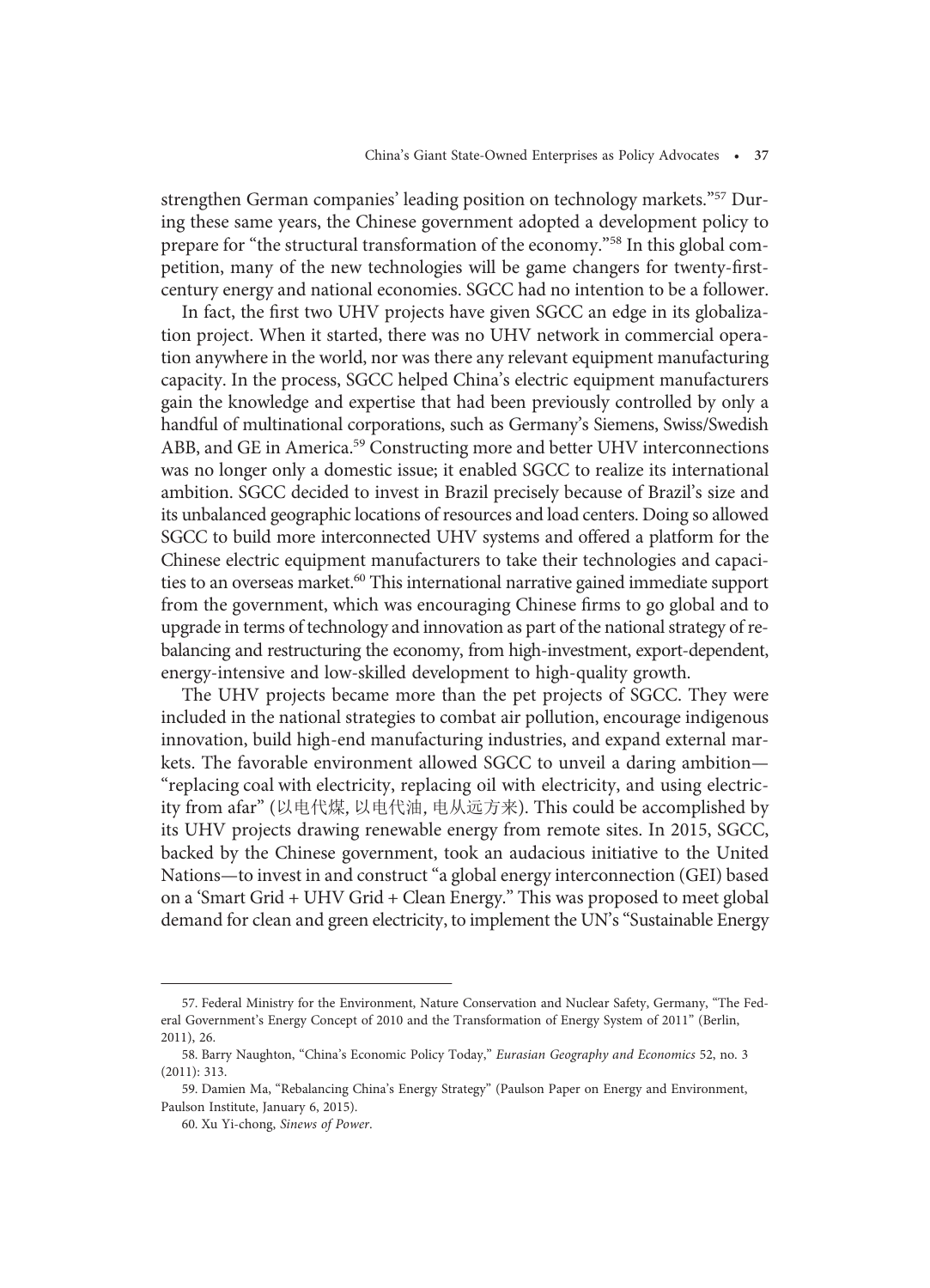for All" and climate change initiatives.<sup>61</sup> The proposed GEI fit the objective to expand global markets for Chinese industries, as part of the Chinese government's "One Belt, One Road" strategy.<sup>62</sup>

# CONCLUSION

A decade of development of UHV projects from ideas to pilot projects and rolling it out nationally and internationally illustrates how a central SOE could push an initiative forward step by step as a policy advocate. In this process, SGCC also developed into the world's largest utility, and the second largest corporation after Walmart in the Global Fortune 500 for 2016. Its transmission networks absorb the world's largest amount of both renewable and conventional electricity. Its UHV transmission lines, based largely on its own design and on Chinese-made equipment, span longer distances, operate at higher voltage, and achieve lower power loss than any competitor has achieved. These achievements provide China with an infrastructure framework that has long-term lock-in effects on future development. In so doing, SGCC has built a brand globally and helped several Chinese electric equipment manufacturers transform from import dependence to the new status of globally competitive exporters.

All these developments contradict the common image of centrally directed state enterprises as sluggish, debt-ridden, inefficient behemoths that act as a drag on China's economy. They also challenge the common assumption that central SOEs are passive receivers of "orders" from the Party-state. As one of China's elite state enterprises, SGCC is administered and supervised by the central government. Yet none of the specific strategies that vaulted this company into global leadership in UHV transmission were handed down by leaders of the Chinese Communist Party or the government but by SGCC's entrepreneurial leaders.

Two points are important: first, as in all countries, governments do not have ready answers to the challenges they are facing and therefore policy making entails knowing the nature of challenges and puzzling over the key issues that the country as a whole needs to tackle, and alternative ways of managing these problems and challenges. There is no right or wrong answer to each of these questions. In this process of collective puzzling, those who can effectively present an-

<sup>61.</sup> For the initiative, see Liu Zhenya, Global Energy Interconnection (London: Academic Press, 2015). GEI was the brainchild of Liu Zhenya, former chief executive of SGCC. After retiring in 2016, he continued pushing for the initiative and created a new international nonprofit, nongovernmental organization, Global Energy Interconnection Development and Cooperation Organization (GEIDCO). The organization has the support of some UN agencies, as well as the IEA and the International Renewable Energy Agency. Liu is its first president and Steven Chu, former US energy secretary, is its vice president.

<sup>62.</sup> For the details of the "One Belt, One Road" project, see The Economist, Intelligence Unit, Prospects and Challenges on China's "One Belt, One Road" (2015), https://www.eiu.com/public/topical\_report.aspx ?campaignid=OneBeltOneRoad.